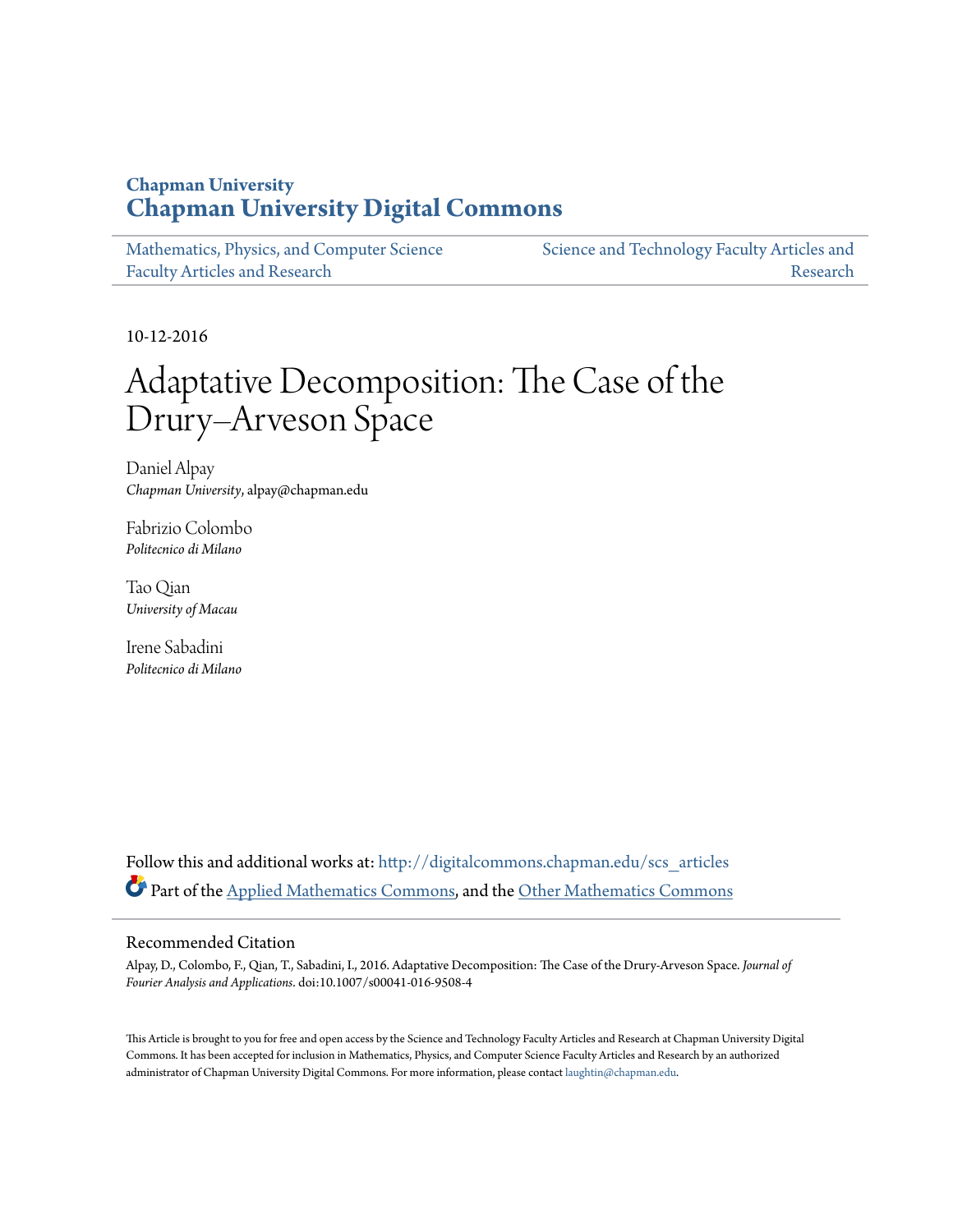# Adaptative Decomposition: The Case of the Drury–Arveson Space

## **Comments**

This is a pre-copy-editing, author-produced PDF of an article accepted for publication in *Journal of Fourier Analysis and Applications* in 2016 following peer review. The final publication is available at Springer via [http://dx.doi.org/10.1007/s00041-016-9508-4.](http://dx.doi.org/10.1007/s00041-016-9508-4)

**Copyright** Springer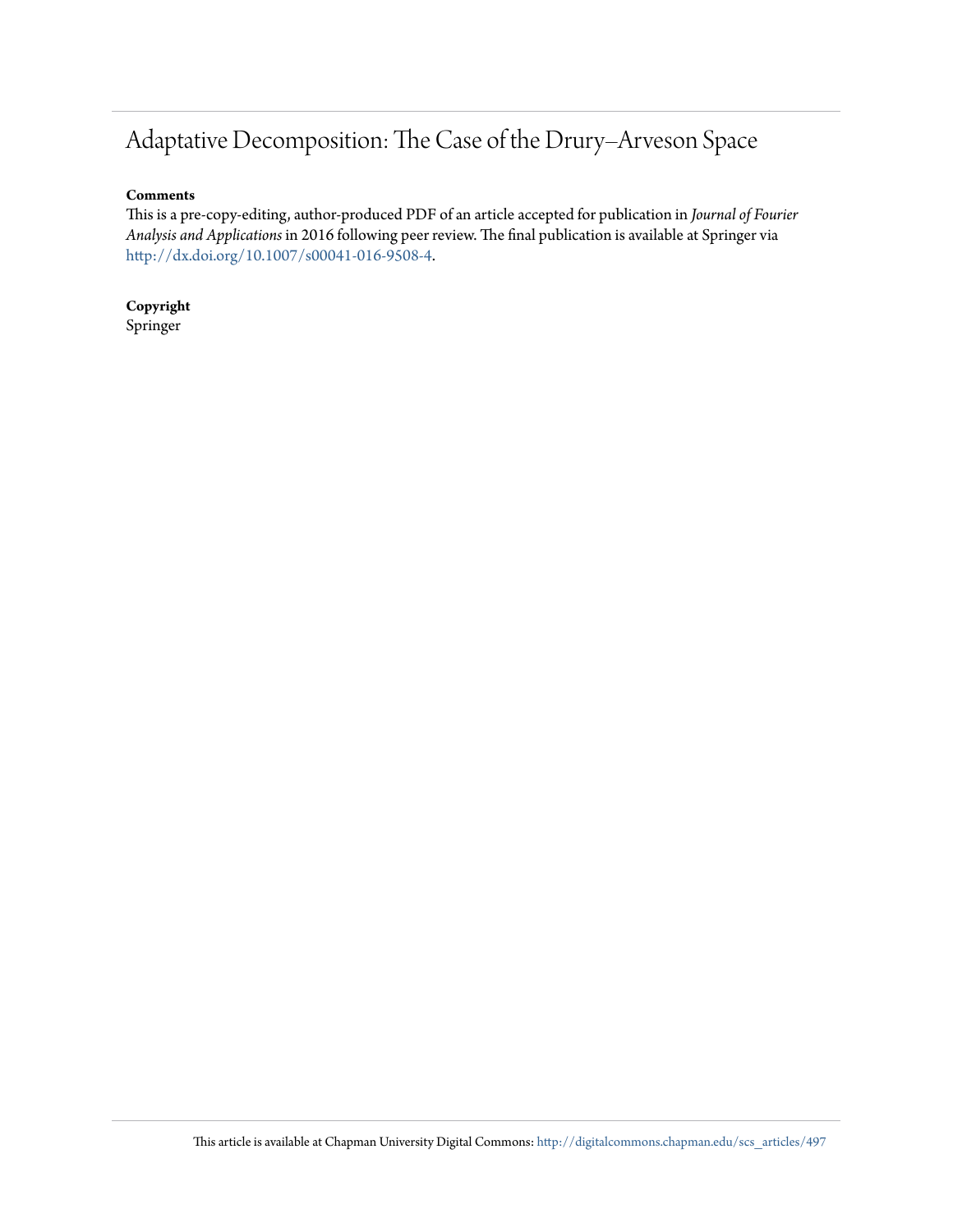## ADAPTATIVE DECOMPOSITION: THE CASE OF THE DRURY-ARVESON SPACE

DANIEL ALPAY, FABRIZIO COLOMBO, TAO QIAN, AND IRENE SABADINI

Abstract. The maximum selection principle allows to give expansions, in an adaptive way, of functions in the Hardy space  $H_2$  of the disk in terms of Blaschke products. The expansion is specific to the given function. Blaschke factors and products have counterparts in the unit ball of  $\mathbb{C}^N$ , and this fact allows us to extend in the present paper the maximum selection principle to the case of functions in the Drury-Arveson space of functions analytic in the unit ball of  $\mathbb{C}^N$ . This will give rise to an algorithm which is a variation in this higher dimensional case of the greedy algorithm. We also introduce infinite Blaschke products in this setting and study their convergence.

#### **CONTENTS**

| 1. Introduction                             |                |
|---------------------------------------------|----------------|
| 2. The Drury-Arveson space                  | 3              |
| 3. Interpolation in the Drury-Arveson space | $\overline{4}$ |
| 4. The maximum selection principle          | 6              |
| 5. The algorithm                            | 8              |
| 6. Infinite Blaschke products               | 10             |
| References                                  | 15             |

#### <span id="page-2-1"></span>1. Introduction

<span id="page-2-0"></span>In [\[15\]](#page-17-0) the authors introduced an algorithm based on the maximum selection principle, to decompose a given function of the Hardy space  $H_2(\mathbb{D})$  of the unit disk into intrinsic components which correspond to modified Blaschke products

(1.1) 
$$
B_n(z) = \frac{\sqrt{1-|a_n|^2}}{1-z\overline{a_n}} \prod_{k=1}^{n-1} \frac{z-a_k}{1-z\overline{a_k}}, \qquad n=1,2,\ldots
$$

where the points  $a_n \in \mathbb{D}$  are adaptively chosen according to the given function. These points  $a_n$  do not necessarily satisfy the so-called hyperbolic non-separability condition

$$
\sum_{n=1}^{\infty} 1 - |a_n| = \infty,
$$

and so the functions  $B_n(z)$  do not necessarily form a complete system in  $\mathbf{H}_2(\mathbb{D})$ . This decomposition may be obtained in an adaptive way, see [\[14\]](#page-17-1), making the algorithm more

The authors thank the Macao Government FDCT 098/2012/A3 and D. Alpay thanks the Earl Katz family for endowing the chair which supported his research.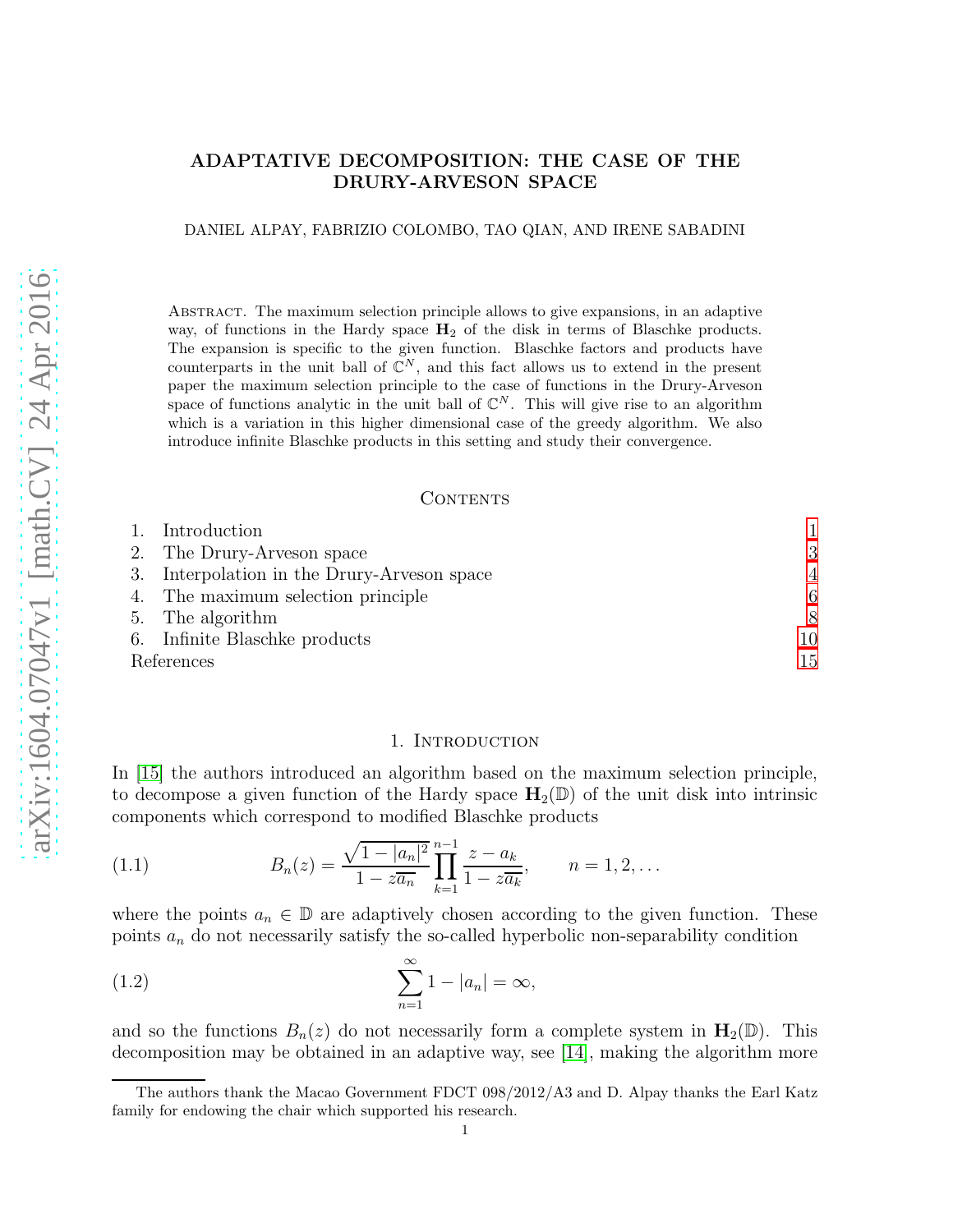efficient than the greedy algorithm of which it is a variation.

In [\[4\]](#page-16-1) the above algorithm is extended to the matrix-valued case and the choice of a point and of a projection is based at each step on the maximal selection principle. The extension is possible because of the existence of matrix-valued Blaschke factors and is based on the existence of solutions of interpolation problems in the matrix-valued Hardy space of the disk.

When leaving the realm of one complex variable, a number of possibilities occur, and in particular the unit ball  $\mathbb{B}_N$  of  $\mathbb{C}^N$  and the polydisk. The polydisk case will be studied in a future publication. In this paper we focus on the case of the unit ball. For the present purposes, it is more convenient to consider the Drury-Arveson space rather than the Hardy space of the ball, and we extend some of the results of [\[15\]](#page-17-0) and [\[4\]](#page-16-1) to the setting of the Drury-Arveson space, denoted here  $\mathbf{H}(\mathbb{B}_N)$ . This is the space with reproducing kernel

$$
\frac{1}{1 - \langle z, w \rangle}, \quad z, w \in \mathbb{B}_N,
$$

with

$$
\langle z, w \rangle = \sum_{u=1}^{N} z_u \overline{w_u} = z w^*,
$$

where  $z = (z_1, \ldots, z_N)$  and  $w = (w_1, \ldots, w_N)$  belong to  $\mathbb{B}_N$ . This space has a long history (see for instance [\[8,](#page-17-2) [1,](#page-16-2) [2,](#page-16-3) [10,](#page-17-3) [12,](#page-17-4) [17\]](#page-17-5)) and is used in the proof of a von Neumann inequality for row contractions. Interpolation inside the space  $\mathbf{H}(\mathbb{B}_{N})$  was done in [\[7\]](#page-17-6). A key tool in [\[7\]](#page-17-6) was the existence in the ball of the counterpart of a Blaschke factor (appearing in [\[16\]](#page-17-7); see [\(2.5\)](#page-4-1) below). The existence of these Blaschke factors and the fact that one can solve interpolation problems in  $H(\mathbb{B}_N)$  allow us to develop the asserted extension.

The approach in [\[7\]](#page-17-6) is based on the solution of Gleason's problem. For completeness we recall that given a space, say F, of functions analytic in  $\Omega \subset \mathbb{C}^N$ , Gleason's problem consists in finding for every  $f \in \mathcal{F}$  and  $a = (a_1, \ldots, a_N) \in \Omega$ , functions  $g_1(z, a), \ldots, g_N(z, a) \in \mathcal{F}$ and such that

<span id="page-3-0"></span>(1.3) 
$$
f(z) - f(a) = \sum_{u=1}^{N} (z_u - a_u) g_u(z, a), \quad z \in \Omega.
$$

Using power series, one sees that there always exist analytic functions satisfying [\(1.3\)](#page-3-0). The requirement is that one can choose them in  $\mathcal{F}$ .

The paper consists of five sections besides the introduction. In Sections 2 and 3 we review some basic facts on the Drury-Arveson space, and on the interpolation in it. The latter will be necessary to prove the maximum selection principle. This principle is proved in Section 4. In Section 5 we prove the convergence of the algorithm. In the last section, which is of independent interest, we consider infinite Blaschke products. When  $N > 1$ the  $a_n$  in [\(1.2\)](#page-2-1) are vectors in  $\mathbb{B}_N$  and condition (1.2) is replaced by the requirement

$$
\sum_{n=1}^{\infty} \sqrt{1 - a_n a_n^*} < \infty.
$$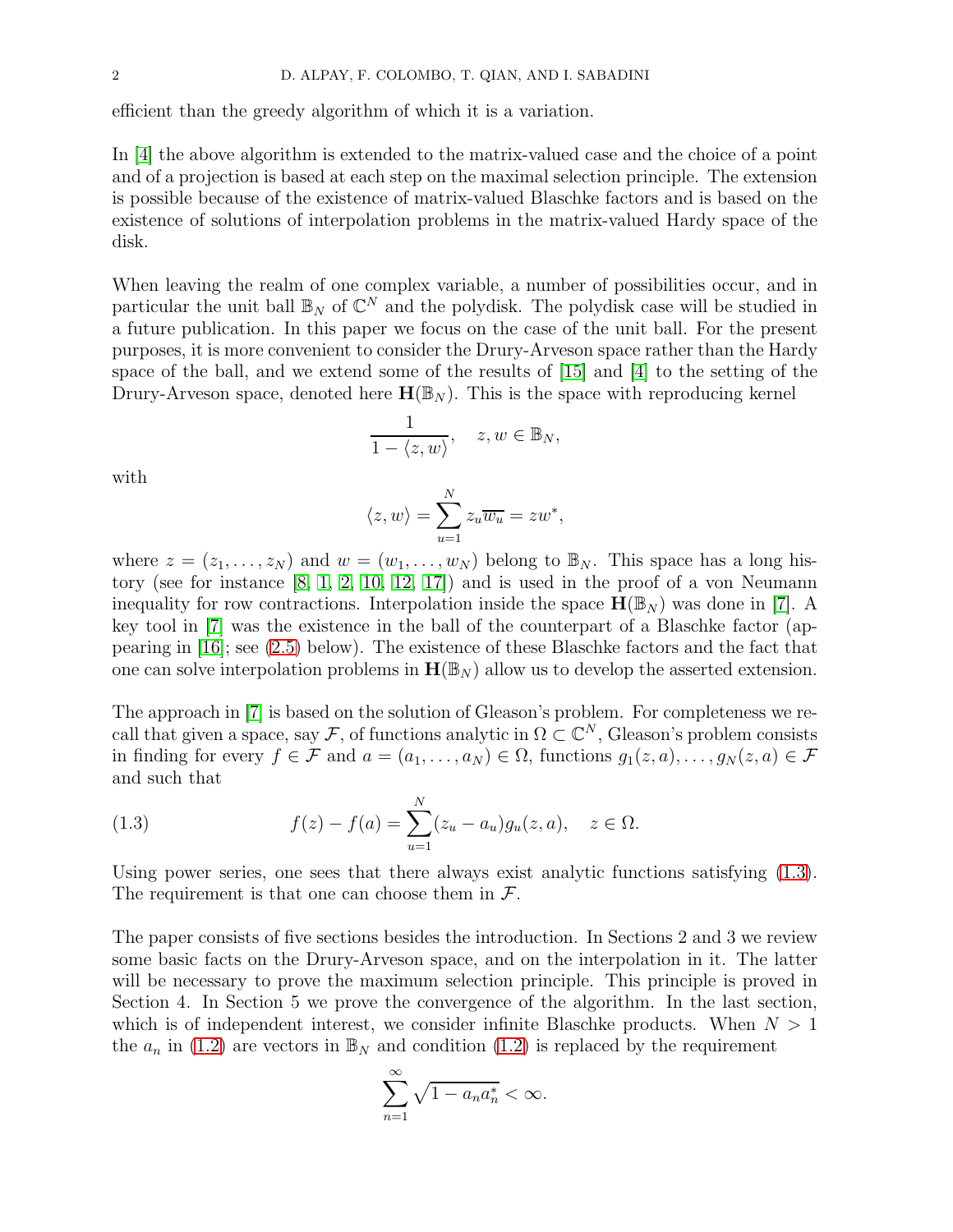We note that most of the analysis presented here still holds for general complete Nevanlinna-Pick kernels, that is kernels of the form

$$
\frac{1}{c(z)\overline{c(w)} - \langle d(z), d(w) \rangle_{\mathcal{H}}},
$$

where c is scalar and d is  $H$ -valued where  $H$  is some Hilbert space or more generally, in some reproducing kernel Hilbert spaces in which Gleason's problem is solvable with bounded operators; see [\[5\]](#page-16-4) for the latter.

#### <span id="page-4-2"></span>2. The Drury-Arveson space

<span id="page-4-0"></span>We use the multi-index notations

$$
z^{\alpha} = z_1^{\alpha_1} \cdots z_N^{\alpha_N}, \text{ and } \alpha! = \alpha_1! \cdots \alpha_N!,
$$
  
with  $z = (z_1, \dots, z_N) \in \mathbb{C}^N$  and  $\alpha = (\alpha_1, \dots, \alpha_N) \in \mathbb{N}_0^N$ . For  $z, w \in \mathbb{B}_N$  we have  
(2.1) 
$$
\frac{1}{1 - zw^*} = \sum_{\alpha \in \mathbb{N}_0^N} \frac{|\alpha|!}{\alpha!} z^{\alpha} \overline{w}^{\alpha}.
$$

The function [\(2.1\)](#page-4-2) is thus positive definite in  $\mathbb{B}_N$ . The associated reproducing kernel Hilbert space, which we denote by  $\mathbf{H}(\mathbb{B}_N)$ , is called the Drury-Arveson space, and can be characterized as

<span id="page-4-3"></span>(2.2) 
$$
\mathbf{H}(\mathbb{B}_N) = \left\{ f(z) = \sum_{\alpha \in \mathbb{N}_0^N} z^{\alpha} f_{\alpha} : ||f||^2_{\mathbf{H}(\mathbb{B}_N)} = \sum_{\alpha \in \mathbb{N}_0^N} \frac{\alpha!}{|\alpha|!} |f_{\alpha}|^2 < \infty \right\}.
$$

For  $N > 1$  the Drury-Arveson space is contractively included in, but different from, the Hardy space of the ball. The latter has reproducing kernel

$$
\frac{1}{(1 - \langle z, w \rangle)^N}, \quad z, w \in \mathbb{B}_N.
$$

See [\[6\]](#page-17-8) for an expression for the inner product (not in terms of a surface integral).

We define  $(\mathbf{H}(\mathbb{B}_N))^{n \times m}$  as in [\(2.2\)](#page-4-3), but with now  $f_\alpha, g_\alpha \in \mathbb{C}^{n \times m}$  and define for  $f, g \in$  $(\mathbf{H}(\mathbb{B}_N))^{n \times m}$ , with  $g(z) = \sum_{\alpha \in \mathbb{N}_0^N} z^{\alpha} g_{\alpha}$ ,

(2.3) 
$$
[f,g]_{(\mathbf{H}(\mathbb{B}_N))^{n \times m}} = \sum_{\alpha \in \mathbb{N}_0^N} g_{\alpha}^* f_{\alpha}, \text{ and}
$$

(2.4) 
$$
\langle f, g \rangle_{(\mathbf{H}(\mathbb{B}_N))^{n \times m}} = \mathrm{Tr} [f, g]_{(\mathbf{H}(\mathbb{B}_N))^{n \times m}}.
$$

In the sequel we will not write anymore explicitly the space in these forms. We will write sometimes  $\mathbb{C}^N$  instead of  $\mathbb{C}^{1 \times N}$ .

For  $a \in \mathbb{B}_N$  we will use the notations  $e_a$  and  $b_a$  for the normalized Cauchy kernel and the  $\mathbb{C}^N$ -valued Blaschke factor at the point a respectively, that is:

<span id="page-4-1"></span>(2.5) 
$$
e_a(z) = \frac{\sqrt{1 - ||a||^2}}{1 - \langle z, a \rangle} \text{ and } b_a(z) = \frac{(1 - ||a||^2)^{1/2}}{1 - \langle z, a \rangle} (z - a)(I_N - a^* a)^{-1/2}.
$$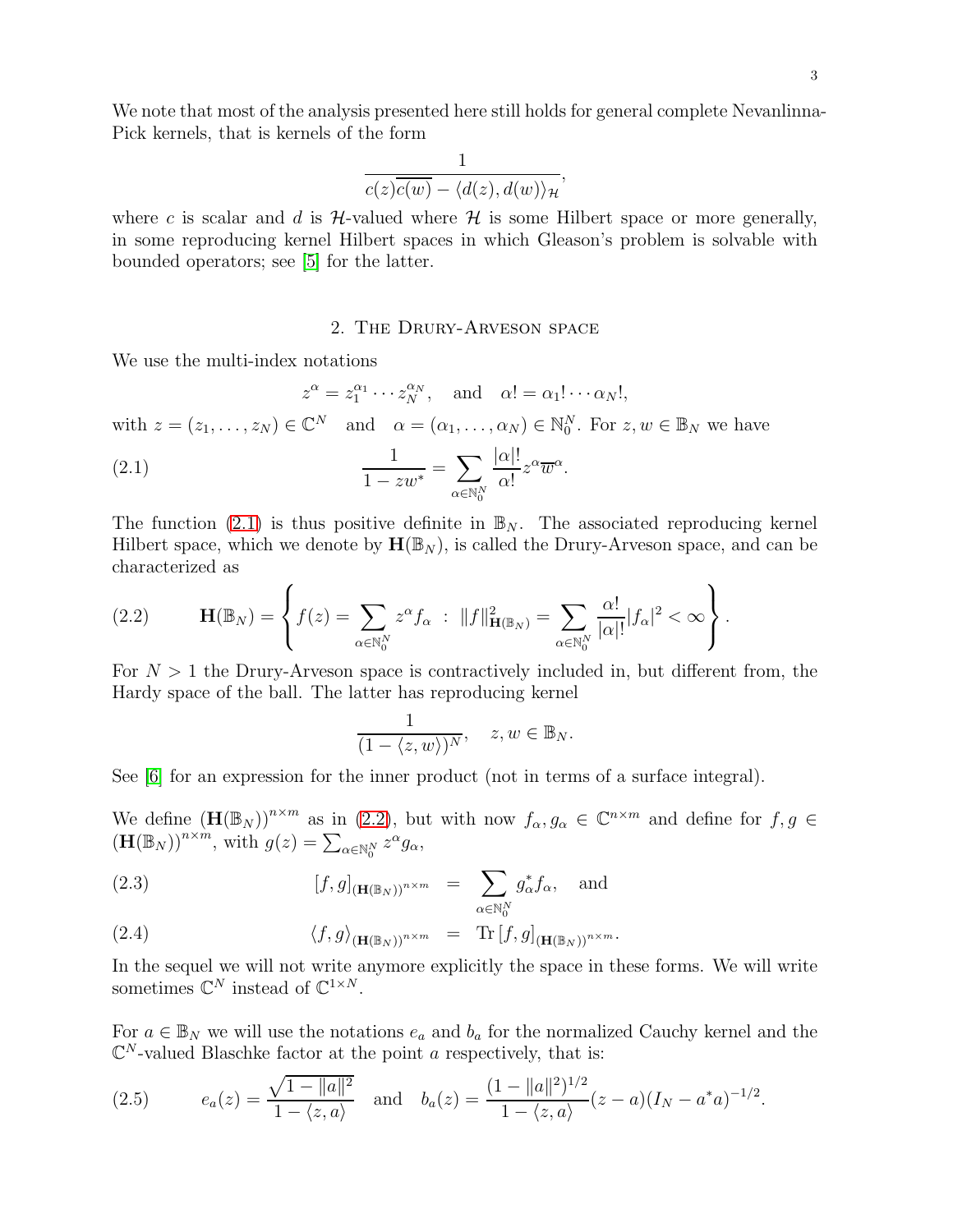Let  $w \in \mathbb{B}_N$ . Then (see [\[16\]](#page-17-7); another more analytic and maybe easier proof can be found in [\[7\]](#page-17-6)):

(2.6) 
$$
\frac{1 - b_a(z)b_a(w)^*}{1 - zw^*} = \frac{1 - aa^*}{(1 - za^*)(1 - w^*a)}, \quad z, w \in \mathbb{B}_N.
$$

Gleason's problem is solvable in the Drury-Arveson space and in the Hardy space; see [\[5\]](#page-16-4). For  $a = 0$  and by setting  $g_u(z, 0) = g_u(z)$ , a solution is given by

$$
g_u(z,0) = \int_0^1 \frac{\partial}{\partial z_u} f(tz) dt = \sum_{\alpha \in \mathbb{N}_0^N} \frac{\alpha_u}{|\alpha|} z^{\alpha - \epsilon_u},
$$

where  $\epsilon_u$  is the N-index with all the other entries equal to 0, but the u-th one equal to 1, and with the understanding that

$$
\frac{\alpha_u}{|\alpha|} z^{\alpha - \epsilon_u} = 0
$$

if  $\alpha_u = 0$ . We set  $(R_u f)(z) = \int_0^1$ ∂  $\frac{\partial}{\partial z_u} f(tz)dt$ . We thus have

$$
f(z) - f(0) = \sum_{u=1}^{N} z_u (R_u f)(z).
$$

<span id="page-5-0"></span>When  $N = 1$ , then  $R_1$  reduces to the classical backward-shift operator which to f associates the function  $\frac{f(z)-f(0)}{z}$  for  $z \neq 0$  and  $f'(0)$  for  $z = 0$ .

#### 3. Interpolation in the Drury-Arveson space

This section is based on [\[7\]](#page-17-6) and reviews the tools necessary to develop the maximum selection principle and the convergence result in the next section. We provide the proofs for completeness.

<span id="page-5-2"></span>**Proposition 3.1.** Let  $0 \neq c \in \mathbb{C}^{n \times 1}$ ,  $a \in \mathbb{B}_N$ , and let  $f \in \mathbf{H}(\mathbb{B}_N)^{n \times 1}$ . Then

<span id="page-5-1"></span>
$$
c^* f(a) = 0 \iff f(z) = B(z)g(z),
$$

where B is given by

(3.1) 
$$
B(z) = U \begin{pmatrix} b_a(z) & 0_{1 \times (n-1)} \\ 0_{(n-1) \times N} & I_{n-1} \end{pmatrix},
$$

where  $b_a(z) \in \mathbb{C}^{1 \times N}$ ,  $U \in \mathbb{C}^{n \times n}$  is a unitary matrix with the first column equal to  $\frac{c}{c^*c}$ , and g is an arbitrary element of  $\mathbf{H}(\mathbb{B}_N)^{(N+n-1)\times 1}$ .

Proof. We recall the proof of the proposition; see [\[7,](#page-17-6) Proposition 4.5, p. 15]. We note that

$$
c^*U = \begin{pmatrix} 1 & 0 & \cdots & 0 \\ 0 & 0 & \cdots & 0 \\ 0 & 0 & \cdots & 0 \end{pmatrix},
$$

and hence

$$
c^*B(a) = \begin{pmatrix} 1 & 0 & \cdots & 0 \\ 0 & 0 & \cdots & 0 \\ 0 & 0 & \cdots & 0 \end{pmatrix} \begin{pmatrix} 0_{1 \times N} & 0_{1 \times (n-1)} \\ 0_{(n-1) \times N} & I_{n-1} \end{pmatrix} = 0_{n \times (N + (n-1))}.
$$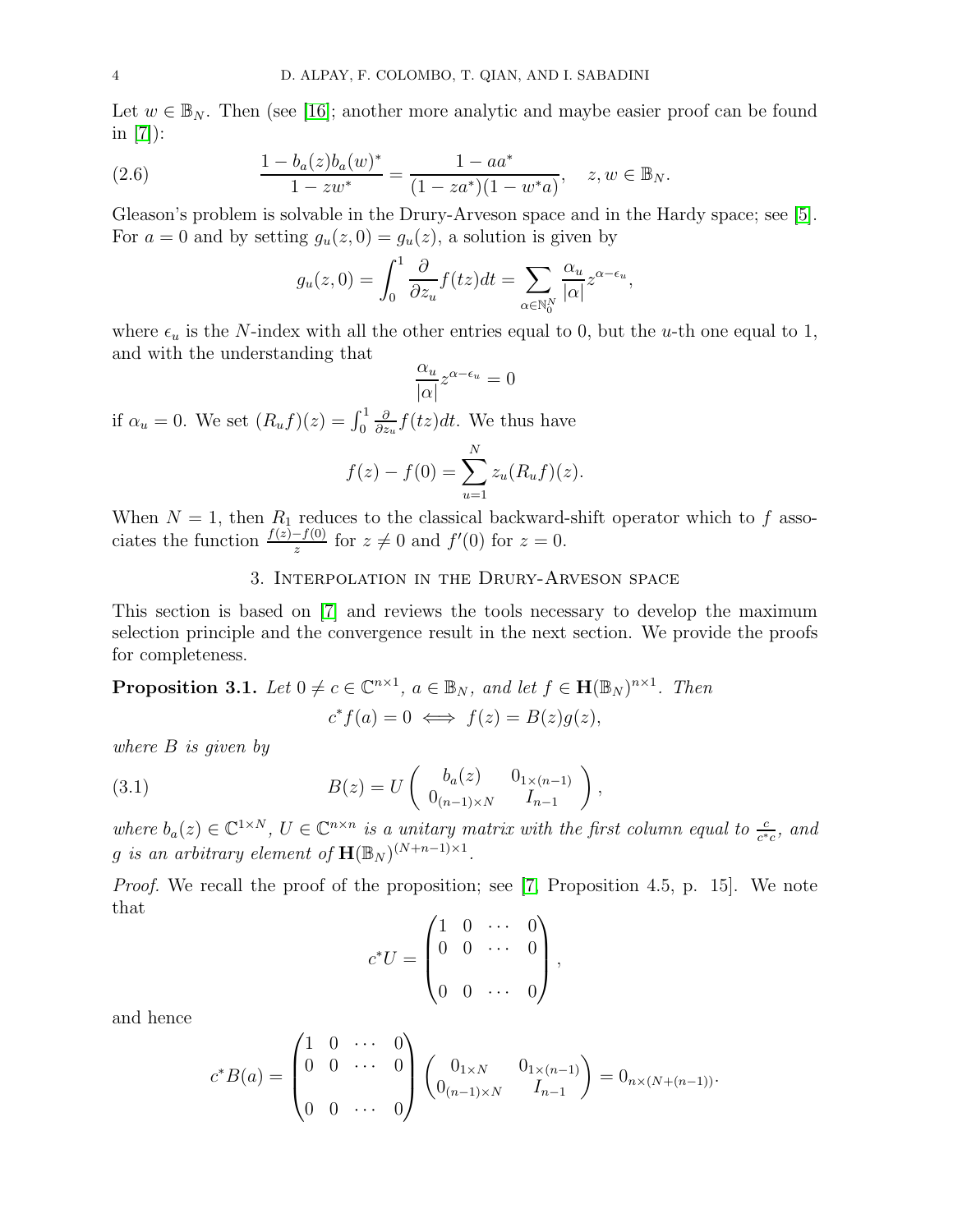and so every function of the form  $Bg$  with  $g \in \mathbf{H}(\mathbb{B}_N)^{(N+n-1)\times 1}$  is a solution of the interpolation problem. To prove the converse statement, we first remark that

$$
\frac{I_n - B(z)B(w)^*}{1 - zw^*} = \frac{cc^*}{c^*c} \frac{1 - aa^*}{(1 - za^*)(1 - w^*a)}.
$$

It follows that the one dimensional subspace  $\mathcal{H}_1$  of  $\mathbf{H}(\mathbb{B}_N)^n$  spanned by the vector  $\frac{c}{1-za^*}$ has reproducing kernel  $\frac{I_n - B(z)B(w)^*}{1 - zw^*}$  $\frac{B(z)B(w)}{1-zw^*}$ . Thus the decomposition of kernels

$$
\frac{I_n}{1 - zw^*} = \frac{I_n - B(z)B(w)^*}{1 - zw^*} + \frac{B(z)B(w)^*}{1 - zw^*}
$$

leads to an orthogonal decomposition of the space  $\mathbf{H}(\mathbb{B}_N)^n$  as

$$
\mathbf{H}(\mathbb{B}_N)^n = \mathcal{H}_1 \oplus \mathcal{H}_1^{\perp},
$$

where  $\mathcal{H}_1^{\perp}$  is the subspace of  $\mathbf{H}(\mathbb{B}_N)^n$  consisting of functions g such that  $c^*g(a) = 0$ . Since the reproducing kernel of  $\mathcal{H}_1^{\perp}$  is  $\frac{B(z)B(w)^{*}}{1-zw^{*}}$  we have

$$
\mathcal{H}_1^{\perp} = \left\{ Bg \, ; \, g \in \mathbf{H}(\mathbb{B}_N)^{(N+n-1)} \right\},\,
$$

with norm

$$
||Bg||_{\mathbf{H}(\mathbb{B}_N)^n} = \inf_{g \in \mathbf{H}(\mathbb{B}_N)^{(N+n-1)}} ||g||_{\mathbf{H}(\mathbb{B}_N)^{(N+n-1)}}.
$$

We note that we do not write the dependence of  $B$  on  $a$  and  $c$ .

**Definition 3.2.** The  $\mathbb{C}^{n \times (N+n-1)}$ -valued function B is an elementary Blaschke factor. A (possibly infinite) Blaschke product is a product of terms of the form [\(3.1\)](#page-5-1) of compatible (growing) sizes.

**Remark 3.3.** Let  $\mathcal{B}$  be a  $\mathbb{C}^{n \times m}$ -valued Blaschke product (or taking values operators from  $\mathbb{C}^n$  into  $\ell_2$  if  $m = \infty$ ). Then  $\mathcal B$  is a Schur multiplier, meaning that the kernel  $\frac{I_n - \mathcal B(z)\mathcal B(w)^*}{1 - \langle z,w \rangle}$  $1-\langle z,w\rangle$ is positive definite in  $\mathbb{B}_N$ . When  $N > 1$ , the family of Schur multipliers is strictly included in the family of fucntions analytic and contractive in the unit ball. For the realization theory of Schur multipliers, see for instance [\[9,](#page-17-9) [10\]](#page-17-3).

More generally than  $(3.1)$  we have (see [\[7,](#page-17-6) Theorem 5.2, p. 17]):

<span id="page-6-1"></span>**Theorem 3.4.** Given  $a_1, \ldots, a_M \in \mathbb{B}_N$  and vectors  $c_1, \ldots, c_M \in \mathbb{C}^{n \times 1}$  different from  $0_{n \times 1}$ , a function  $f \in \mathbf{H}(\mathbb{B}_N)^{n \times 1}$  satisfies

<span id="page-6-0"></span>
$$
c_j^* f(a_j) = 0, \quad j = 1, \dots, M
$$

if and only if it is of the form  $f(z) = B(z)u(z)$ , where  $B(z)$  is a rational  $\mathbb{C}^{n \times (n+k(N-1))}$ . valued function, for some integer  $k \leq M$ , taking coisometric values on the boundary of  $\mathbb{B}_N$ , and u is an arbitrary element in  $\mathbf{H}(\mathbb{B}_N)^{(n+k(N-1))\times 1}$ .

*Proof.* Indeed, starting with  $j = 1$  we have that  $f = B_1g_1$ , where  $B_1$  is given by [\(3.1\)](#page-5-1) with  $a = a_1$  (and an appropriately constructed matrix U) and  $g_1 \in \mathbf{H}(\mathbb{B}_N)^{(N+n-1)\times 1}$ . The interpolation condition  $c_2^* f(a_2) = 0$  becomes

(3.2) 
$$
c_2^* B_1(a_2) g_1(a_2) = 0.
$$

 $\Box$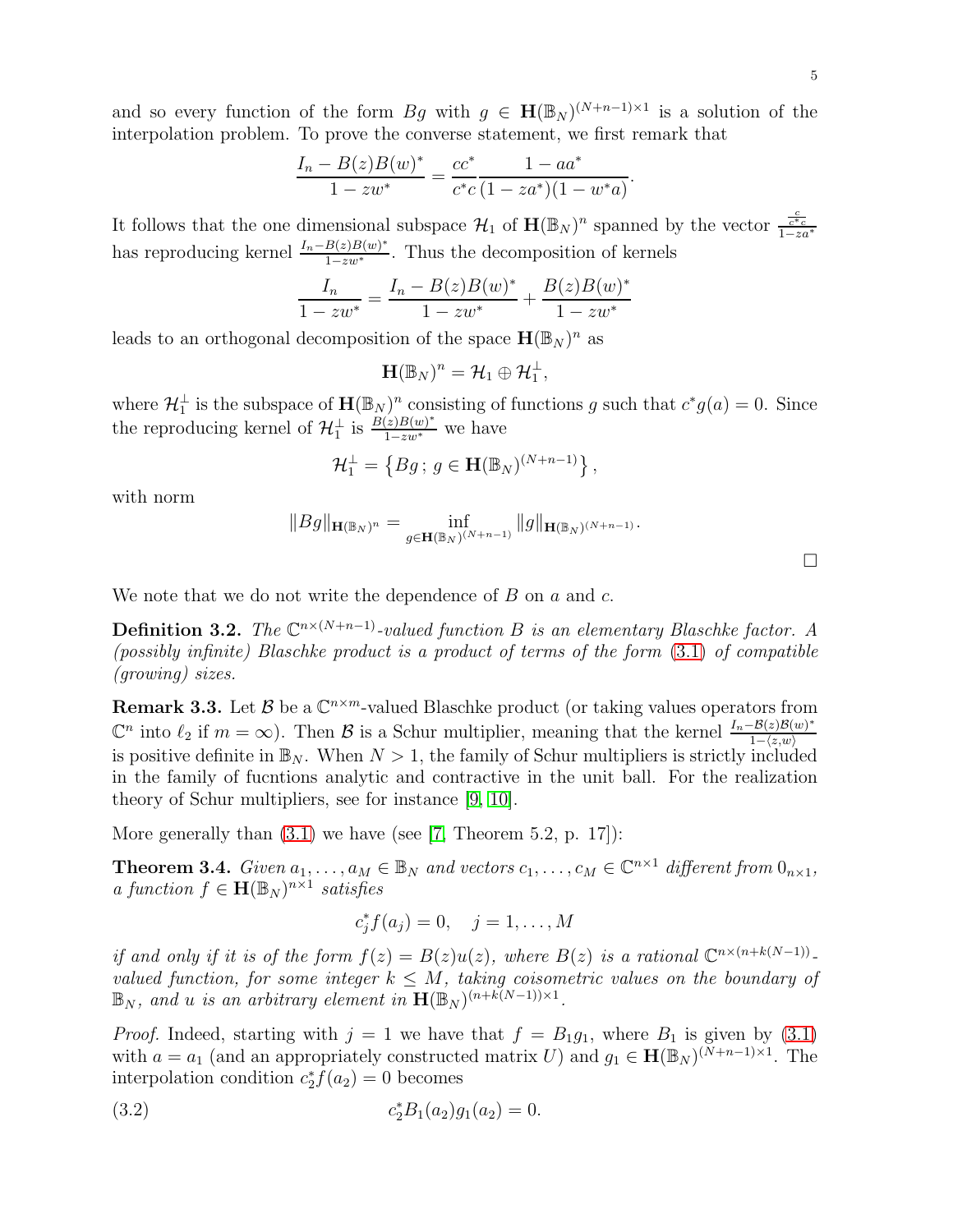If  $c_2^*B_1(a_2) = 0_{1 \times (N+n-1)}$ , any  $g_1$  will be a solution. Otherwise, we solve [\(3.2\)](#page-6-0) using Proposition [3.1](#page-5-2) and get

$$
g_1(z) = B_2(z)g_2(z),
$$

where  $B_2$  is  $\mathbb{C}^{(n+(N-1))\times(n+2(N-1))}$ -valued and obtained from [\(3.1\)](#page-5-1) with  $a = a_2$  and an appropriately constructed matrix  $U$ . Iterating this proceduce we obtain the result. The fact that  $k$  may be strictly smaller than  $M$  comes from the possibility that conditions as  $(3.2)$  occur. This will not happen when  $N = 1$  and when all the  $a_i$  chosen are different.  $\Box$ 

#### 4. The maximum selection principle

<span id="page-7-0"></span>The proof is similar to the one in the original paper [\[15\]](#page-17-0) and in [\[4\]](#page-16-1), but one relevant difference is the use of orthogonal projections in  $\mathbb{C}^{n \times n}$  of fixed rank. The fact that the set of such projections is compact in  $\mathbb{C}^{n \times n}$  ensures the existence of a maximum. Besides the use of the normalized Cauchy kernel, the possibility of approximating by polynomials is a key tool in the proof.

<span id="page-7-2"></span>**Proposition 4.1.** Let B be a  $\mathbb{C}^{u \times n}$ -valued rational function of the variables  $z_1, \ldots, z_N$ , analytic in an neighborhood of the closed unit ball  $\overline{\mathbb{B}_N}$ , and taking co-isometric values on the unit sphere, let  $r_0 \in \{1, \ldots, n\}$ , and let  $F \in \mathbf{H}(\mathbb{B}_N)^{n \times m}$ . There exists  $w_0 \in \mathbb{B}_N$  and a  $\mathbb{C}^{n \times n}$ -valued orthogonal projection  $P_0$  of rank  $r_0$  such that

<span id="page-7-1"></span>
$$
(1 - ||w_0||^2) (\text{Tr } [B(w_0)P_0F(w_0), B(w_0)P_0F(w_0)]) \text{ is maximum.}
$$

*Proof.* We first recall that for  $f \in H(\mathbb{B}_N)$  (that is,  $n = m = 1$ ), with power series  $f(z) = \sum_{\alpha \in \mathbb{N}_0^N} f_{\alpha} z^{\alpha}$ , and for  $w \in \mathbb{B}_N$ , we have

(4.1) 
$$
\sqrt{1 - ||w||^2} |f(w)| = |[f, e_w]| \le ||f||.
$$

Let  $F = (f_{ij}) \in \mathbf{H}(\mathbb{B}_N)^{n \times m}$ , where the entries  $f_{ij} \in \mathbf{H}(\mathbb{B}_N)$   $(i = 1, \ldots, n$  and  $j = 1, \ldots, m)$ , and let  $P$  denote a projection of rank  $r_0$ . Then:

Tr 
$$
F(w)^*PB(w)^*B(w)PF(w) \leq
$$
Tr  $F(w)^*F(w)$  (since  $B(w)$  is contractive inside the sphere)  
= 
$$
\sum_{i=1}^n \sum_{j=1}^m |f_{ij}(w)|^2.
$$

Hence, using  $(4.1)$  for every  $f_{ij}$ , we obtain

(4.2) 
$$
(1 - ||w||^2) (\text{Tr } [B(w)PF(w), B(w)PF(w)]) \leq \sum_{i=1}^n \sum_{j=1}^m ||f_{ij}||^2 = ||F||^2.
$$

Let  $\epsilon > 0$ . In view of the power series expansion characterization [\(2.2\)](#page-4-3) of the elements of the Drury–Arveson space, there exists a  $\mathbb{C}^{n \times m}$ -valued polynomial p in  $z_1, \ldots, z_N$  such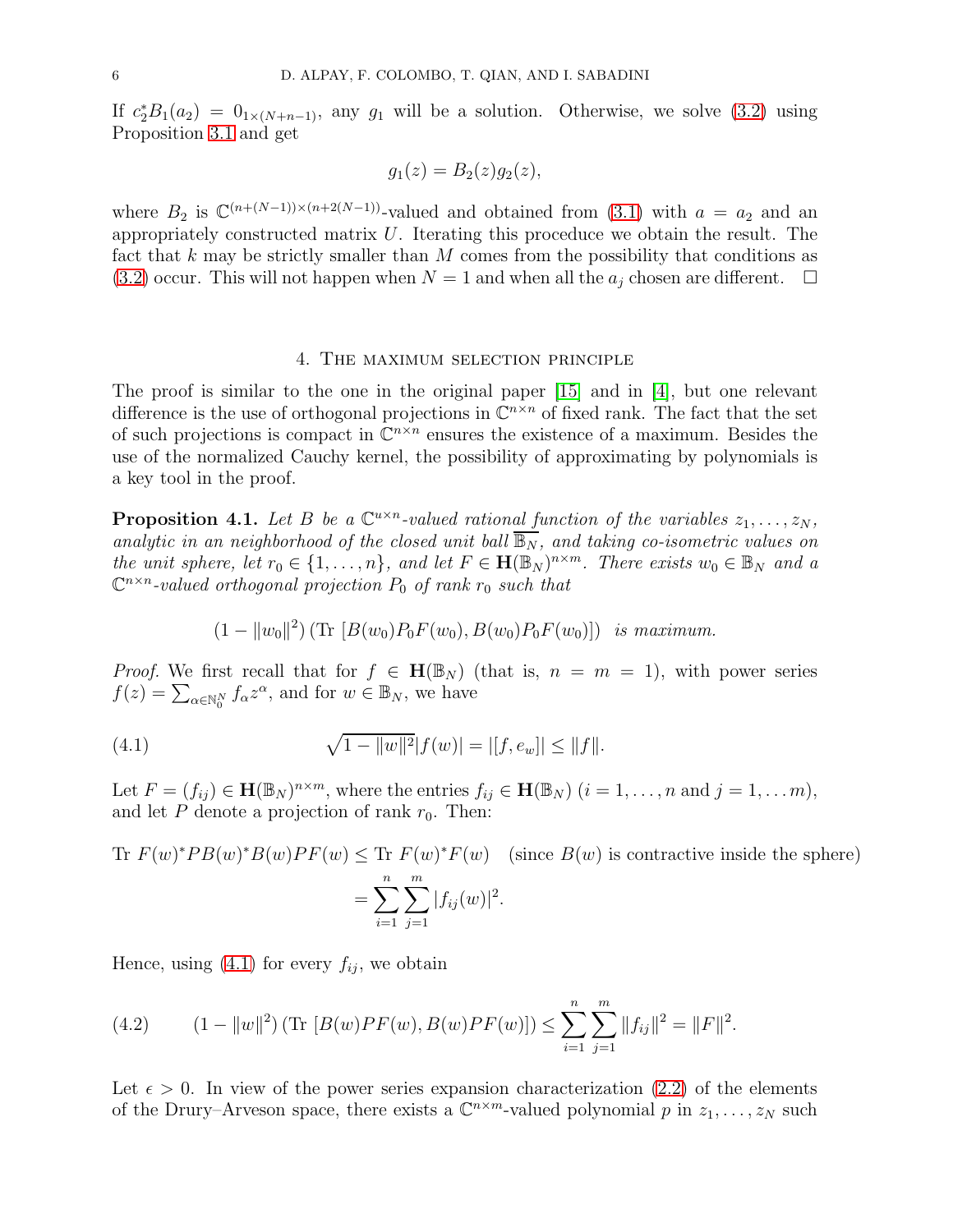that 
$$
||F - p|| \le \epsilon
$$
. We have  
\n
$$
(1 - ||w||^2) (\text{Tr } [B(w)PF(w), B(w)PF(w)])
$$
\n
$$
\le (1 - ||w||^2) (\text{Tr } [F(w), F(w)])
$$
\n
$$
= (1 - ||w||^2) ||(F - p)(w) + p(w)||^2
$$
\n
$$
\le 2(1 - ||w||^2) (||(F - p)(w)|| + ||p(w)||)^2
$$
\n
$$
\le 2(1 - ||w||^2) ||(F - p)(w)||^2 + 2(1 - ||w||^2) ||p(w)||^2
$$
\n
$$
\le 2||F - p||^2 + 2(1 - ||w||^2) ||p(w)||^2 \quad \text{(where we have used (4.1))}
$$
\n
$$
\le 2\epsilon^2 + 2(1 - ||w||^2) ||p(w)||^2.
$$

Since  $(1 - ||w||^2) ||p(w)||^2$  tends to 0 as w approaches the unit sphere, the expression  $(1 - ||w||^2)$  (Tr  $[B(w)PF(w), B(w)PF(w)]$ ) can be made arbitrary small, uniformly with respect to  $P$ , as  $w$  approaches the unit sphere. Thus,

$$
(1-\|w\|^2)\left(\text{Tr}\ [B(w)PF(w),B(w)PF(w)]\right)
$$

is uniformly bounded as  $w \in \mathbb{B}_N$  and P runs through the projections of rank  $r_0$ , and goes to 0 as  $w$  tends to the boundary. It has therefore a finite supremum, which is in fact a maximum and is in  $\mathbb{B}_N$  (and not on the boundary), as is seen by taking a subsequence tending to this supremum, and this ends the proof.  $\Box$ 

Let us rewrite  $F(z)$  as

<span id="page-8-0"></span>(4.3) 
$$
F(z) = P_0 F(w_0) e_{w_0}(z) \sqrt{1 - ||w_0||^2} + F(z) - P_0 F(w_0) e_{w_0}(z) \sqrt{1 - ||w_0||^2}.
$$

We now show that  $(4.3)$  gives an orthogonal decomposition of F, which is the first step in the expansion of  $F$  that we are looking for (see  $(5.2)$  for a more precise way of writing the decomposition) and for the algorithm that will arise repeating this construction.

Lemma 4.2. Let

$$
H(z) = F(z) - P_0 F(w_0) e_{w_0}(z) \sqrt{1 - ||w_0||^2}
$$
  

$$
H_0(z) = P_0 F(w_0) e_{w_0}(z) \sqrt{1 - ||w_0||^2},
$$

where  $w_0$ ,  $P_0$  are as in Proposition [4.1.](#page-7-2) It holds that

$$
(4.4) \t\t P_0H(w_0) = 0
$$

and

<span id="page-8-1"></span>
$$
[F,F] = [H_0, H_0] + [H, H].
$$

Proof. First we have [\(4.4\)](#page-8-1) since

$$
P_0H(w_0) = P_0F(w_0) - P_0F(w_0)e_{w_0}(w_0)\sqrt{1 - ||w_0||^2} = 0.
$$

Using  $(4.4)$  we have

$$
[H, P_0 F(w_0) e_{w_0}(z) \sqrt{1 - ||w_0||^2}] = F(w_0)^* P_0 H(w_0) (1 - ||w_0||^2) = 0.
$$

So,  $[H, H_0] = 0$  and

$$
[F, F] = [H_0 + H, H_0 + H] = [H_0, H_0] + [H, H].
$$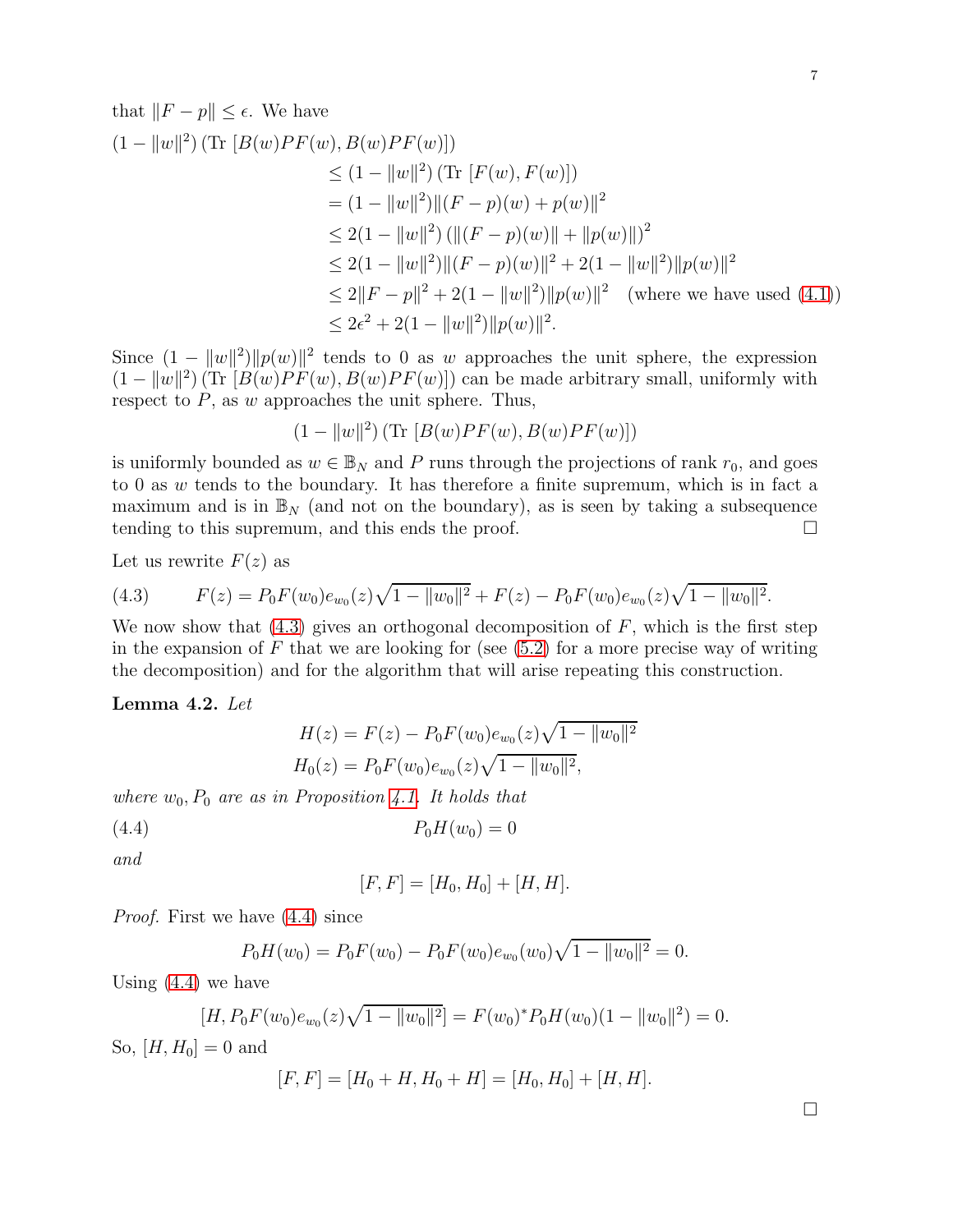#### 5. The algorithm

<span id="page-9-0"></span>To proceed and take care of the condition [\(4.4\)](#page-8-1) (that is, in the scalar case, to divide by a Blaschke factor) we use a factor of the form [\(3.1\)](#page-5-1). Then, we use Theorem [3.4](#page-6-1) to find a  $\mathbb{C}^{n \times (n+r'_0(N-1))}$ -valued rational function  $B_{w_0,P_0}$  with  $r'_0 \leq r_0$  and such that

$$
\operatorname{ran} P_0 e_{w_0} = \mathbf{H}(\mathbb{B}_N)^{n \times m} \ominus B_{w_0, P_0}(\mathbf{H}(\mathbb{B}_N))^{(n+r'_0(N-1)) \times m},
$$

and so

<span id="page-9-2"></span>
$$
(5.1)
$$

$$
\mathbf{H}(\mathbb{B}_N)^{n \times m} = \left(\mathbf{H}(\mathbb{B}_N)^{n \times m} \ominus B_{w_0, P_0}(\mathbf{H}(\mathbb{B}_N))^{(n+r'_0(N-1)) \times m}\right) \oplus B_{w_0, P_0} \mathbf{H}(\mathbb{B}_N))^{(n+r'_0(N-1)) \times m}.
$$

Let  $F \in (\mathbf{H}(\mathbb{B}_N))^{n \times m}$ . We choose  $w_0 \in \mathbb{B}_N$  and  $r_0 \in \{1, \ldots, n\}$ . Using the maximum selection principle with  $B(z) = I_n$  we get a decomposition of the form [\(5.1\)](#page-9-2). We rewrite [\(4.3\)](#page-8-0) as

<span id="page-9-1"></span>(5.2) 
$$
F(z) = P_0 F(w_0) e_{w_0}(z) \sqrt{1 - ||w_0||^2} + B_{w_0, P_0}(z) F_1(z),
$$

where  $F_1 \in (\mathbf{H}(\mathbb{B}_N))^{(n+r_0'(N-1))\times m}$  (which, as  $F_1$  is uniquely defined when  $N > 1$ ). We now select  $w_1 \in \mathbb{B}_N$  and  $r_1 \in \{1, \ldots, n + r'_0(N-1)\}\)$ , and apply the maximum selection principle to the pair  $(B_{w_0, P_0}(z), F_1(z))$ . We have then

(5.3) 
$$
F_1(z) = P_1 F_1(w_1) e_{w_1}(z) \sqrt{1 - ||w_1||^2} + B_{w_1, P_1}(z) F_2(z),
$$

where  $F_2 \in (\mathbf{H}(\mathbb{B}_N))^{(n + (r'_0 + r'_1)(N-1)) \times m}$  (with  $r'_1 \leq r_1$ ) is not uniquely defined when  $N > 1$ . So

$$
F(z) = P_0 F(w_0) e_{w_0}(z) \sqrt{1 - ||w_0||^2} + B_{w_0, P_0}(z) P_1 F_1(w_1) e_{w_1}(z) \sqrt{1 - ||w_1||^2} + B_{w_0, P_0}(z) B_{w_1, P_1}(z) F_2(z).
$$

We iterate the procedure with the pair  $(B_{w_0,P_0}(z)B_{w_1,P_1}(z), F_2(z))$  and observe the appearance of the Blaschke product

<span id="page-9-5"></span>
$$
\mathcal{B}_k(z) = B_{w_0, P_0} B_{w_1, P_1} B_{w_2, P_2} \cdots B_{w_{k-1}, P_{k-1}}, \text{ for } k \ge 1,
$$

which will be  $\mathbb{C}^{n \times (1+s_k(N-1))}$ -valued for some  $s_k \leq \sum_{j=0}^{k-1} r_j$ . We set (5.4)  $M_k = F_k(w_k) \in \mathbb{C}^{s_k \times m},$ 

$$
^{(3.4)}
$$

and

$$
\mathfrak{B}_k(z) = \begin{cases} \sqrt{1 - \|w_0\|^2} e_{w_0}(z) & \text{for } k = 0, \\ \sqrt{1 - \|w_k\|^2} e_{w_k}(z) B_{w_0, P_0}(z) B_{w_1, P_1}(z) B_{w_2, P_2}(z) \cdots B_{w_{k-1}, P_{k-1}}(z) & \text{for } k \ge 1. \end{cases}
$$

Note that

(5.5) 
$$
\mathfrak{B}_k(w_k) = \mathcal{B}_k(w_k), \quad k \geq 1.
$$

We have

<span id="page-9-3"></span>(5.6) 
$$
F(z) = \sum_{k=0}^{u} \mathfrak{B}_k(z) M_k + \mathcal{B}_{u+1}(z) F_{u+1}(z).
$$

Moreover,

<span id="page-9-4"></span>(5.7) 
$$
\langle \mathfrak{B}_k M_k, \, \mathfrak{B}_\ell M_\ell \rangle_{\mathbf{H}(\mathbb{B}_N)} = 0 \quad \text{for} \quad k \neq \ell
$$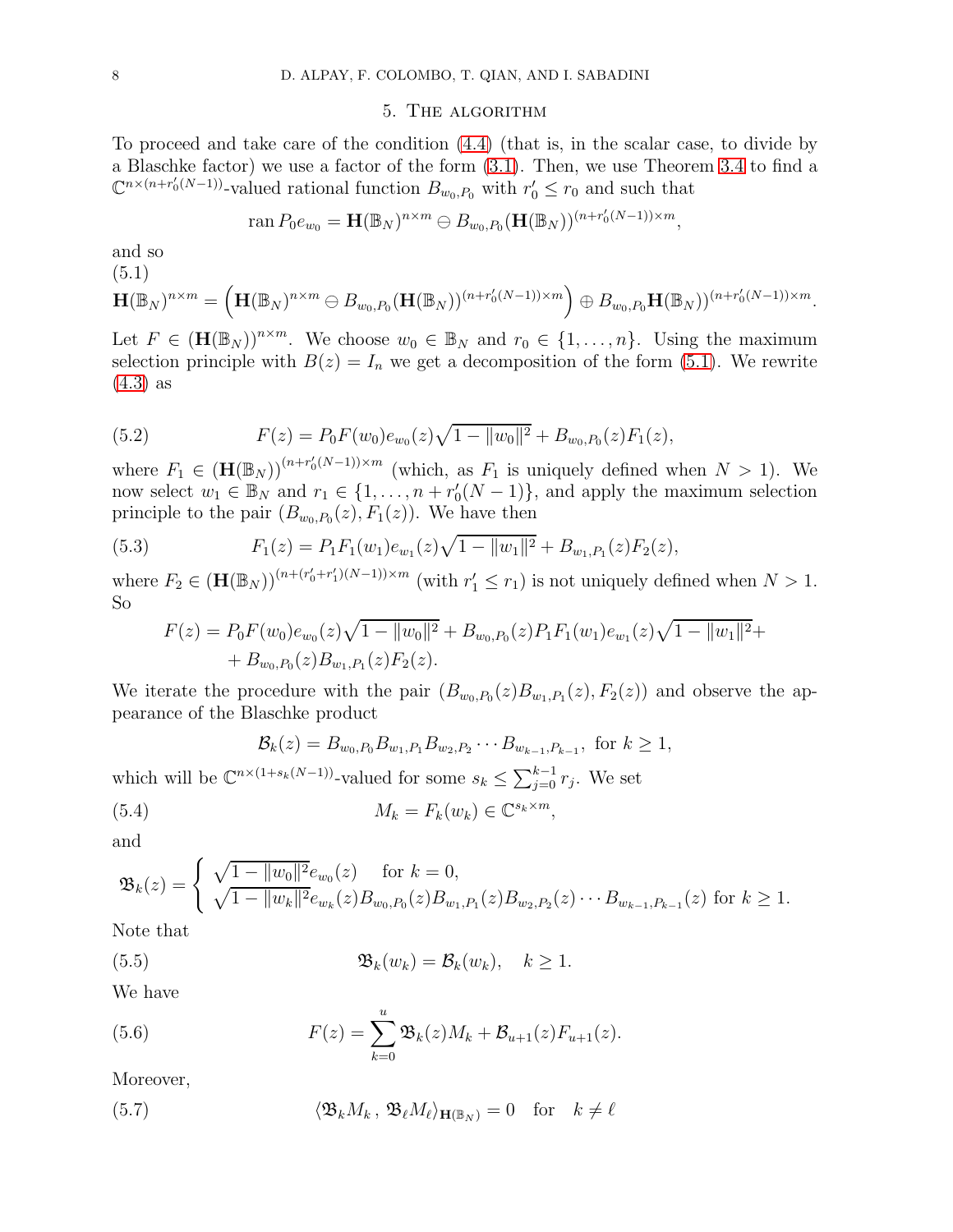and we have by the orthogonality of the decomposition that

<span id="page-10-0"></span>(5.8) 
$$
||F||_{\mathbf{H}(\mathbb{B}_N)}^2 = \sum_{k=0}^u ||\mathfrak{B}_k M_k||_{\mathbf{H}(\mathbb{B}_N)}^2 + ||\mathcal{B}_{u+1}(z) F_{u+1}||_{\mathbf{H}(\mathbb{B}_N)}^2.
$$

This recursive procedure gives, at the k-th step, the best approximation. However we have to ensure that when  $k$  tends to infinity the algorithm converges. This is guaranteed by virtue of the next result.

**Theorem 5.1.** Suppose that in [\(5.6\)](#page-9-3) at each step one selects  $w_k$  and  $P_k$  according to the maximum selection principle applied to  $(\mathcal{B}_{w_k}(z), F_k(z))$ . Then the algorithm converges, meaning that

$$
F(z) = \sum_{k=0}^{\infty} \mathfrak{B}_k(z) M_k
$$

in the norm of the Drury-Arveson space.

*Proof.* We follow the arguments of [\[15\]](#page-17-0) and [\[4\]](#page-16-1). We set

(5.9) 
$$
R_u(z) = F(z) - \sum_{k=0}^{u} \mathfrak{B}_k(z) M_k = \mathcal{B}_{w_{u+1}}(z) F_{u+1}(z)
$$

(where  $F_{u+1}$  is not uniquely defined when  $N > 1$ ) and

$$
S_u(z) = \sum_{k=u+1}^{\infty} \mathfrak{B}_k(z) M_k.
$$

In view of [\(5.7\)](#page-9-4)-[\(5.8\)](#page-10-0) the sum  $\sum_{k=0}^{\infty} \mathfrak{B}_k(z) M_k$  converges in the Drury-Arveson space. Let G be its limit, and assume that  $G \neq F$ . Thus there exists  $w \in \mathbb{B}_N$  such that  $G(w) \neq F(w)$ . We now proceed in a number of steps to obtain a contradiction.

STEP 1: There exists  $u_0 \in \mathbb{N}$  such that for  $u \geq u_0$ 

<span id="page-10-1"></span>(5.10) 
$$
\sqrt{1-\|w\|^2} \cdot \|R_u(w)\| > \sup_{\substack{c \in \mathbb{C}^n, ||c|| = 1 \\ d \in \mathbb{C}^m, ||d|| = 1}} \frac{|\langle (F-G)d, ce_w \rangle_{(\mathbf{H}(\mathbb{B}_N))^n}|}{2}.
$$

Indeed,  $S_u$  tends to 0 in norm in  $(\mathbf{H}(\mathbb{B}_N))^{n \times m}$ . Since in a reproducing kernel Hilbert space convergence in norm implies pointwise convergence, we have  $\lim_{u\to\infty} S_u(w) = 0_{n\times m}$ in the norm of  $\mathbb{C}^{n \times m}$ , and there exists  $u_0 \in \mathbb{N}$  such that

$$
u \ge u_0 \implies ||S_u(w)|| < \frac{||F(w) - G(w)||}{2}.
$$

Thus

$$
||R_u(w)|| + \frac{||F(w) - G(w)||}{2} > ||R_u(w)|| + ||S_u(w)|| \ge ||F(w) - G(w)||,
$$

and so

$$
||R_u(w)|| > \frac{||F(w) - G(w)||}{2},
$$

which can be rewritten as  $(5.10)$ .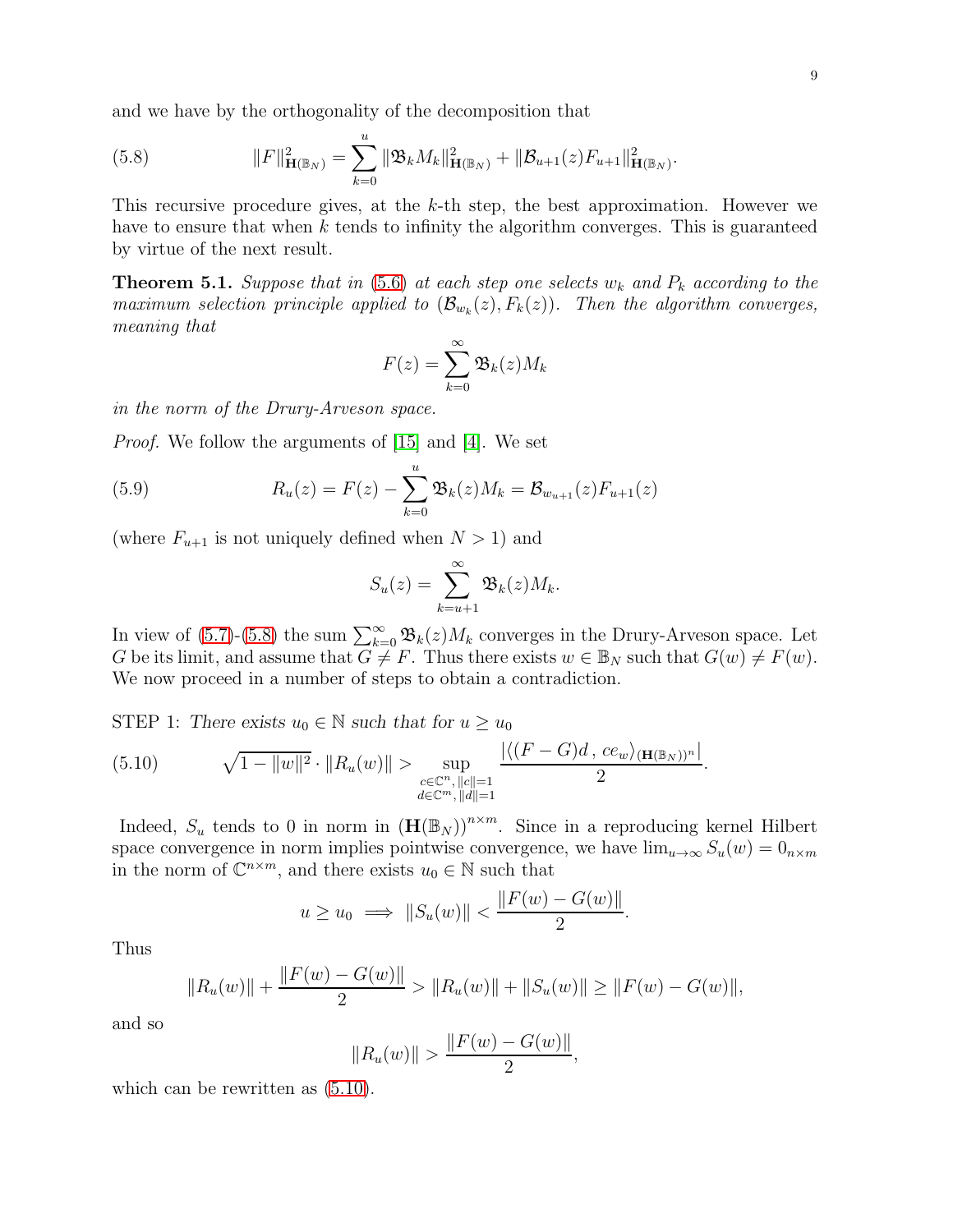STEP 2: *It holds that*

(5.11) 
$$
\lim_{k \to \infty} (1 - ||w_k||^2) ||\mathfrak{B}_k(w_k) M_k||^2 = 0
$$

Indeed, from the convergence of  $\sum_{k=0}^{\infty} \mathfrak{B}_k M_k$  we have

<span id="page-11-1"></span>
$$
\lim_{k\to\infty}\|\mathfrak{B}_kM_k\|_{(\mathbf{H}(\mathbb{B}_N))^{n\times m}}=0.
$$

Thus, with  $c \in \mathbb{C}^m$  and  $d \in \mathbb{C}^n$ , we have:

$$
\begin{aligned} |\langle \mathfrak{B}_{k}(w_{k})M_{k}c,d\rangle_{(\mathbf{H}(\mathbb{B}_{N}))^{n}}| &= |\langle \mathfrak{B}_{k}M_{k}c,\frac{d}{1-\langle \cdot,w_{k}\rangle}\rangle_{(\mathbf{H}(\mathbb{B}_{N}))^{n}}| \\ &\leq \|\mathfrak{B}_{k}M_{k}c\|_{(\mathbf{H}(\mathbb{B}_{N}))^{n}} \cdot \frac{\|d\|}{\sqrt{1-\|w_{k}\|^{2}}} \\ &\leq \|\mathfrak{B}_{k}M_{k}\|_{(\mathbf{H}(\mathbb{B}_{N}))^{n\times m}} \cdot \|c\| \cdot \frac{\|d\|}{\sqrt{1-\|w_{k}\|^{2}}}, \end{aligned}
$$

where we have used the Cauchy-Schwarz inequality. So, after taking supremum on c and d,

 $\|\sqrt{1-\|w_k\|^2}\mathfrak{B}_k(w_k)M_k\| \leq \|\mathfrak{B}_kM_k\|_{(\mathbf{H}(\mathbb{B}_N))^{n\times m}} \longrightarrow 0 \text{ as } n \to \infty,$ and so  $(5.11)$  holds in view of  $(5.5)$ .

STEP 3: *We conclude the proof.*

Let  $u \ge u_0$ , where  $u_0$  is as in Step 1. Since  $R_u(z) = \mathcal{B}_{w_{u+1}}(z)F_{u+1}(z)$  and since w is such that  $F(w) \neq G(w)$  we have

$$
(5.12) \qquad \sqrt{1-\|w\|^2} \cdot \|\mathcal{B}_{w_{u+1}}(w)F_{u+1}(w)\| > \sup_{\substack{c \in \mathbb{C}^n, \|c\|=1\\d \in \mathbb{C}^m, \|d\|=1}} \frac{|\langle (F-G)d, ce_w \rangle_{(\mathbf{H}(\mathbb{B}_N))^n}|}{2}.
$$

By definition of  $w_{u+1}$  we have

$$
\sqrt{1-\|w_{u+1}\|^2} \cdot \|\mathcal{B}_{w_{u+1}}(w_{u+1})F_{u+1}(w_{u+1})\| < \sup_{\substack{c \in \mathbb{C}^n, \|c\|=1 \\ d \in \mathbb{C}^m, \|d\|=1}} \frac{|\langle (F-G)d, ce_w \rangle_{(\mathbf{H}(\mathbb{B}_N))^n}|}{2},
$$

<span id="page-11-0"></span>and using  $(5.5)$  we contradict  $(5.11)$ .

#### 6. Infinite Blaschke products

In the previous sections appeared the counterpart of finite Blaschke products in the setting of the ball. We now consider the case of infinite products.

Let  $a \in \mathbb{B}_N$ , and let  $b_a(z)$  be a  $\mathbb{C}^{1 \times N}$ -valued Blaschke factor. We use the formula

(6.1) 
$$
b_a(z) = \frac{a - \frac{za^*}{aa^*}a - \sqrt{1 - aa^*} \left(z - \frac{za^*}{aa^*}a\right)}{1 - za^*},
$$

from [\[16,](#page-17-7) (2), p. 25] rather than the formula in  $(2.5)$ . See [\[7,](#page-17-6) Lemma 4.2, p. 13] for the equality between the two expressions.

 $\Box$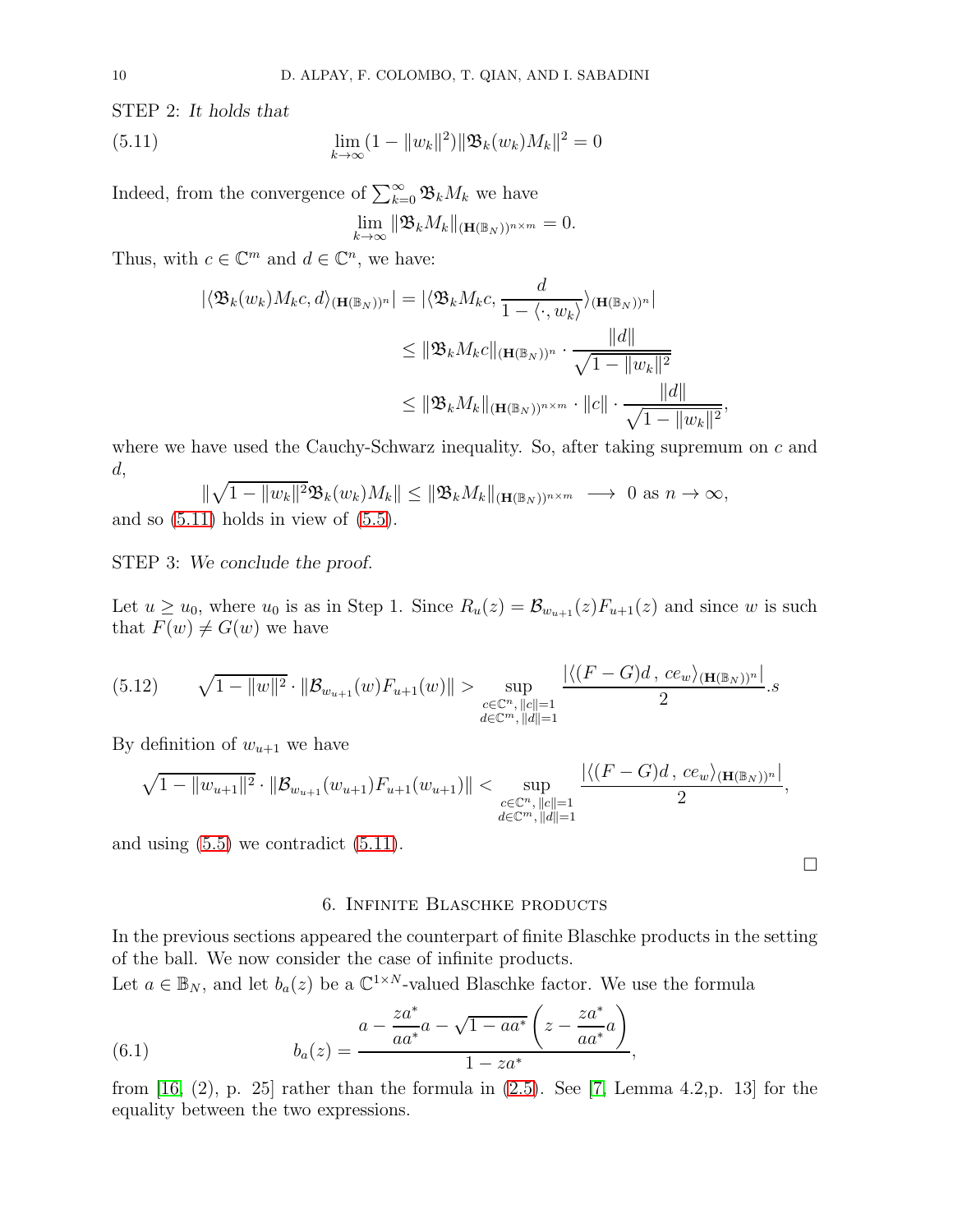We first prove a technical lemma useful in the proof of the convergence of an infinite Blaschke product.

**Lemma 6.1.** Let  $\alpha = \frac{-a}{\sqrt{aa^*}} \in \partial \mathbb{B}_N$ . Then,  $\sqrt{2}$  $\left( \frac{1 - \sqrt{1 - aa^*}}{\sqrt{1 - ae^*}} \right)$ (6.2)

$$
b_a(z) - b_a(\alpha) = \frac{(z - \alpha) \left( a^* a \left( \frac{1 - \sqrt{1 - a a^*}}{a a^*} \right) - I_N \right) + z(\alpha a^*) - \alpha (z a^*)}{(1 - z a^*)(1 + \sqrt{a a^*})} \cdot \sqrt{1 - a a^*}
$$

and

(6.3) 
$$
||b_a(z) - b_a(\alpha)|| \le \frac{4\sqrt{1 - aa^*}}{1 - ||z||}.
$$

*Proof.* We write  $b_a(z) - b_a(\alpha) = \frac{\Delta}{(1 - za^*)(1 - \alpha a^*)}$ , where the numerator

<span id="page-12-0"></span>
$$
\Delta = \left( a - \frac{za^*}{aa^*}a - \sqrt{1 - aa^*} \left( z - \frac{za^*}{aa^*}a \right) \right) (1 - \alpha a^*) -
$$

$$
- \left( a - \frac{\alpha a^*}{aa^*}a - \sqrt{1 - aa^*} \left( \alpha - \frac{\alpha a^*}{aa^*}a \right) \right) (1 - za^*)
$$

has 16 terms. Out of there, a and −a cancel each other, and

$$
\frac{za^*}{aa^*}a(\alpha a^*) = \frac{\alpha a^*}{aa^*}a(za^*)
$$

and

$$
\sqrt{1 - aa^*} \frac{za^*}{aa^*} a(\alpha a^*) = \sqrt{1 - aa^*} \frac{\alpha a^*}{aa^*} a(za^*).
$$

We are thus left with 10 terms, which can be rewritten as:

$$
\Delta = (z-\alpha) \left( \left( -\frac{a^*a}{aa^*} - \sqrt{1 - aa^*}I_N + \sqrt{1 - aa^*} \frac{a^*a}{aa^*} + a^*a \right) + \sqrt{1 - aa^*} (z(\alpha a^*) - \alpha(za^*)) \right).
$$
  
Note that  $z(\alpha a^*) - \alpha(za^*)$  does not vanish when  $N > 1$ . Therefore

$$
(6.4)
$$
\n
$$
b_a(z) - b_a(\alpha) =
$$
\n
$$
= \frac{(z - \alpha) \left( \left( -\frac{a^* a}{a a^*} - \sqrt{1 - a a^*} I_N + \sqrt{1 - a a^*} \frac{a^* a}{a a^*} + a^* a \right) + \sqrt{1 - a a^*} \left( z (\alpha a^*) - \alpha (z a^*) \right) \right)}{(1 - z a^*) (1 + \sqrt{a a^*})}.
$$

Remark 6.2. We note that

$$
\|a^*a\left(\frac{1-\sqrt{1-aa^*}}{aa^*}\right) - I_N\| = \sqrt{1-aa^*},
$$

as can be seen by computing the eigenvalues of the matrix in the left hand side.

We now consider a term of the form [\(3.1\)](#page-5-1) and write (where  $\alpha = -\frac{a}{\sqrt{aa^*}}$  and W is a unitary matrix to be determined)

(6.5)  

$$
B_a(z) = B(z)W
$$
  

$$
= \left( U \begin{pmatrix} b_a(\alpha) & 0_{1 \times (n-1)} \\ 0_{(n-1) \times N} & I_{n-1} \end{pmatrix} + U \begin{pmatrix} (b_a(z) - b_a(\alpha) & 0_{1 \times (n-1)} \\ 0_{(n-1) \times N} & I_{n-1} \end{pmatrix} \right) W,
$$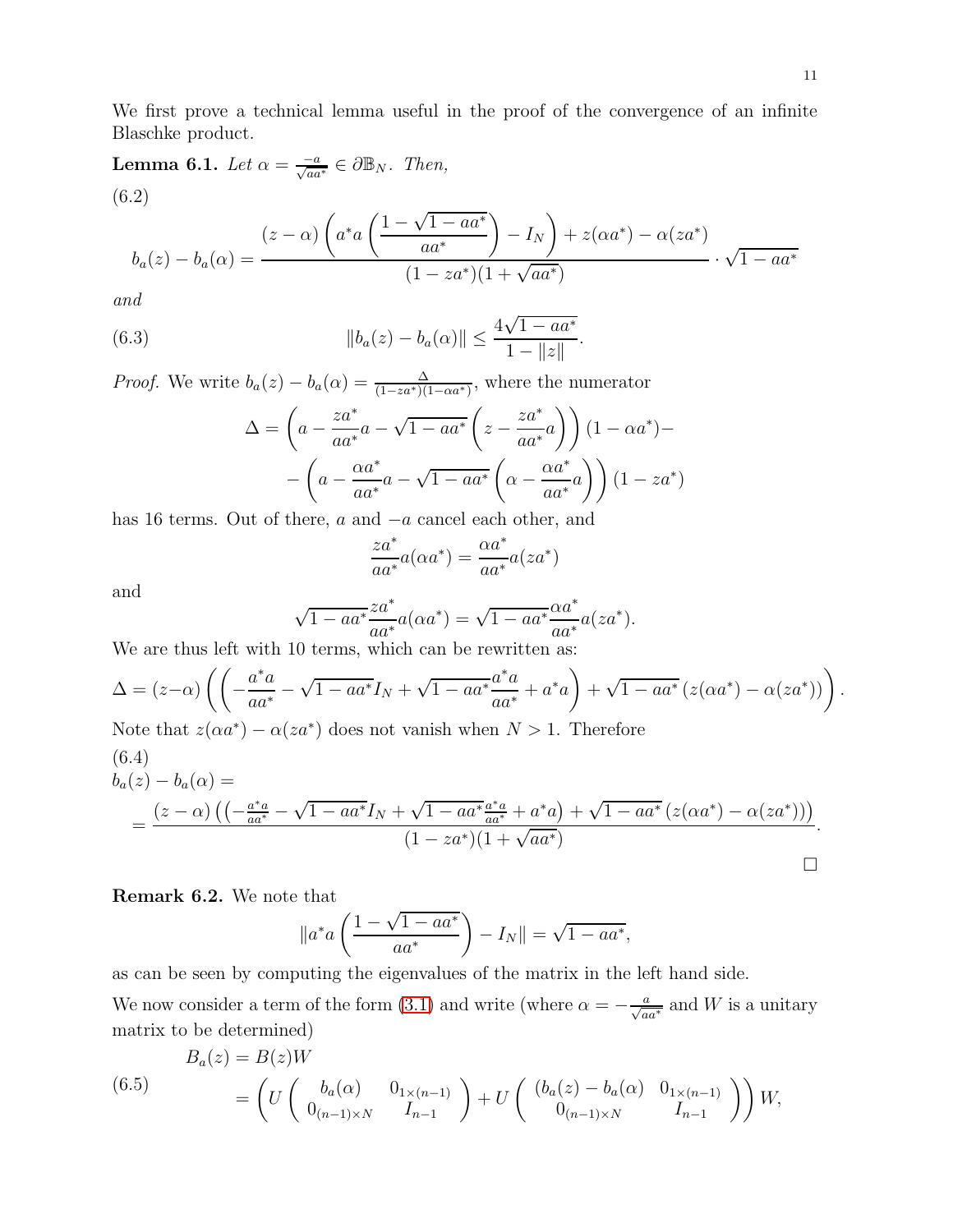where we do not stress the dependence on the matrices U and W. Since  $b_a(\alpha)$  is a unit vector, the matrix

<span id="page-13-1"></span>
$$
U\left(\begin{array}{cc}b_a(\alpha)&0_{1\times(n-1)}\\0_{(n-1)\times N}&I_{n-1}\end{array}\right)
$$

is coisometric, and we can complete the columns of its adjoint to a unitary matrix W. Then we have

(6.6) 
$$
U\begin{pmatrix} b_a(\alpha) & 0_{1\times(n-1)} \\ 0_{(n-1)\times N} & I_{n-1} \end{pmatrix} W = \begin{pmatrix} I & 0 \end{pmatrix}
$$

and show that the corresponding infinite product will converge when  $\sum_{n=1}^{\infty} \sqrt{1 - a_n a_n^*}$ converges.

In Theorem [6.3](#page-13-0) below we imbed  $\mathbb{C}^m$  inside  $\ell_2$  via the formula:

(6.7) 
$$
i_m(z_1,...,z_m) = (z_1,...,z_m,0,0,...).
$$

We also need some notation and introduce the matrices

<span id="page-13-4"></span>
$$
E_k = (1 \ 0_{1 \times k(N-1)}) \quad (= 1 \text{ when } N = 1),
$$

$$
F_k = (I_{1+(k-1)(N-1)} \quad 0_{(1+(k-1)(N-1))\times(N-1)}) \in \mathbb{C}^{(1+(k-1)(N-1))\times(N+(k-1)(N-1))},
$$

and note that  $E_1 = F_1$  and

(6.8) 
$$
E_k = E_1 F_2 \cdots F_k \text{ and } E_{k+1} = E_k F_{k+1}.
$$

We also note that multiplication by  $F_k$  on the right imbeds  $\mathbb{C}^{1+(k-1)(N-1)}$  into  $\mathbb{C}^{1+k(N-1)}$ . It will be useful to use the notation

(6.9) 
$$
F_{m_1}^{m_2} = \prod_{k=m_1+1}^{\widehat{m_2}} E_k.
$$

<span id="page-13-0"></span>**Theorem 6.3.** The infinite product  $b_{w_0}(z)B_{w_1}(z)B_{w_2}(z)\cdots B_{w_{k-1}}(z)\cdots$  where the factors are normalized as in [\(6.6\)](#page-13-1) converges pointwise for  $z \in \mathbb{B}_N$  to a non-identically vanishing  $\ell_2$ -valued function analytic in  $\mathbb{B}_N$  if

(6.10) 
$$
\sum_{k=0}^{\infty} \sqrt{1 - a_k a_k^*} < \infty.
$$

Proof. The idea is to follow the proof for the scalar case appearing in sources such as [\[11,](#page-17-10) [13\]](#page-17-11) and reproduced in [\[3,](#page-16-5) pp. 104-105]. We consider the product

<span id="page-13-3"></span><span id="page-13-2"></span>
$$
\prod_{k=1}^{\widehat{m}} (F_k + A_k(z))
$$

with

$$
A_k(z) = U_k \begin{pmatrix} b_{a_k}(z) - b_{a_k}(\alpha) & 0_{1 \times (k-1)(N-1)} \\ 0_{(k-1)(N-1) \times N} & I_{(k-1)(N-1)} \end{pmatrix} W_k \in \mathbb{C}^{(1 + (k-1)(N-1)) \times (N + (k-1)(N-1))},
$$

and note that, in view of [\(6.3\)](#page-12-0),

(6.11) 
$$
||A_k(z)|| \leq \frac{4\sqrt{1 - a_k a_k^*}}{1 - ||z||}.
$$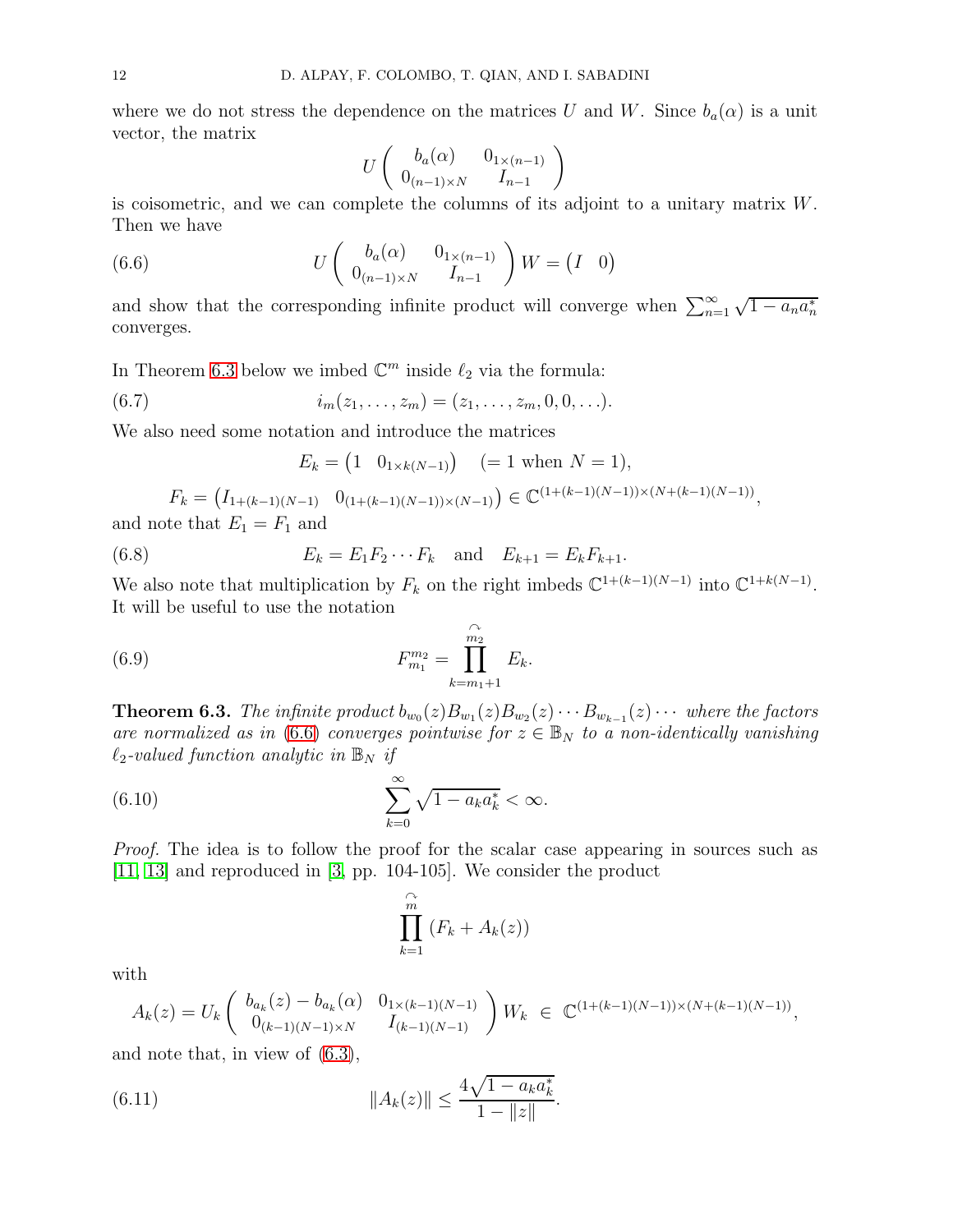Following the classical proof we now prove the convergence in a number of steps and use [\[3,](#page-16-5) pp. 104-105] as a source.

Note that, to ease the notation, in Steps 1-3 we do not stress the dependence of  $A_k$  on the variable z.

STEP 1: *It holds that*

<span id="page-14-1"></span>(6.12) 
$$
\|\prod_{k=1}^{\widehat{m}} (F_k + A_k) - E_m\| \le \prod_{k=1}^m (1 + \|A_k\|) - 1, \quad m \in \mathbb{N}.
$$

We proceed by induction, the case  $m = 1$  being trivial since  $E_1 = F_1$ . We have

$$
\|\prod_{k=1}^{m+1} (F_k + A_k) - E_{m+1}\| = \|\left(\prod_{k=1}^{m} (F_k + A_k)\right) (F_{m+1} + A_{m+1}) - E_{m+1}\|
$$
  
\n
$$
= \|\left(\prod_{k=1}^{\widehat{m}} (F_k + A_k)\right) (F_{m+1} + A_{m+1}) - E_m F_{m+1}\|
$$
  
\n
$$
\leq \|\left(\left(\prod_{k=1}^{\widehat{m}} (F_k + A_k)\right) - E_m\right) F_{m+1}\| +
$$
  
\n
$$
+ \|A_{m+1}\| \left(\prod_{k=1}^{m} (1 + \|A_k\|)\right)
$$
  
\n
$$
\leq \left(\left(\prod_{k=1}^{n} (1 + \|A_k\|)\right) - 1\right) + \|A_{m+1}\| \left(\prod_{k=1}^{m} (1 + \|A_k\|)\right)
$$
  
\n
$$
= \left(\prod_{k=1}^{m+1} (1 + \|A_k\|)\right) - 1,
$$

where we have used the induction hypothesis to go from the third to the fourth line. Replacing  $A_k$  by  $A_{k+m_1}$  we have for  $m_2 > m_1$ :

<span id="page-14-0"></span>(6.13) 
$$
\|\left(\prod_{k=m_1+1}^{\widehat{m_2}}(E_k+A_k)\right)-\prod_{k=m_1+1}^{\widehat{m_2}}E_{m_2}\|\leq \left(\prod_{k=m_1+1}^{m_2}(1+\|A_k\|)\right)-1.
$$

STEP 2: Let  $Z_m = \prod_{k=1}^{\infty} (F_k + A_k)$ . Then,

$$
||Z_m|| \le e^{\sum_{k=1}^m ||A_k||} < \infty
$$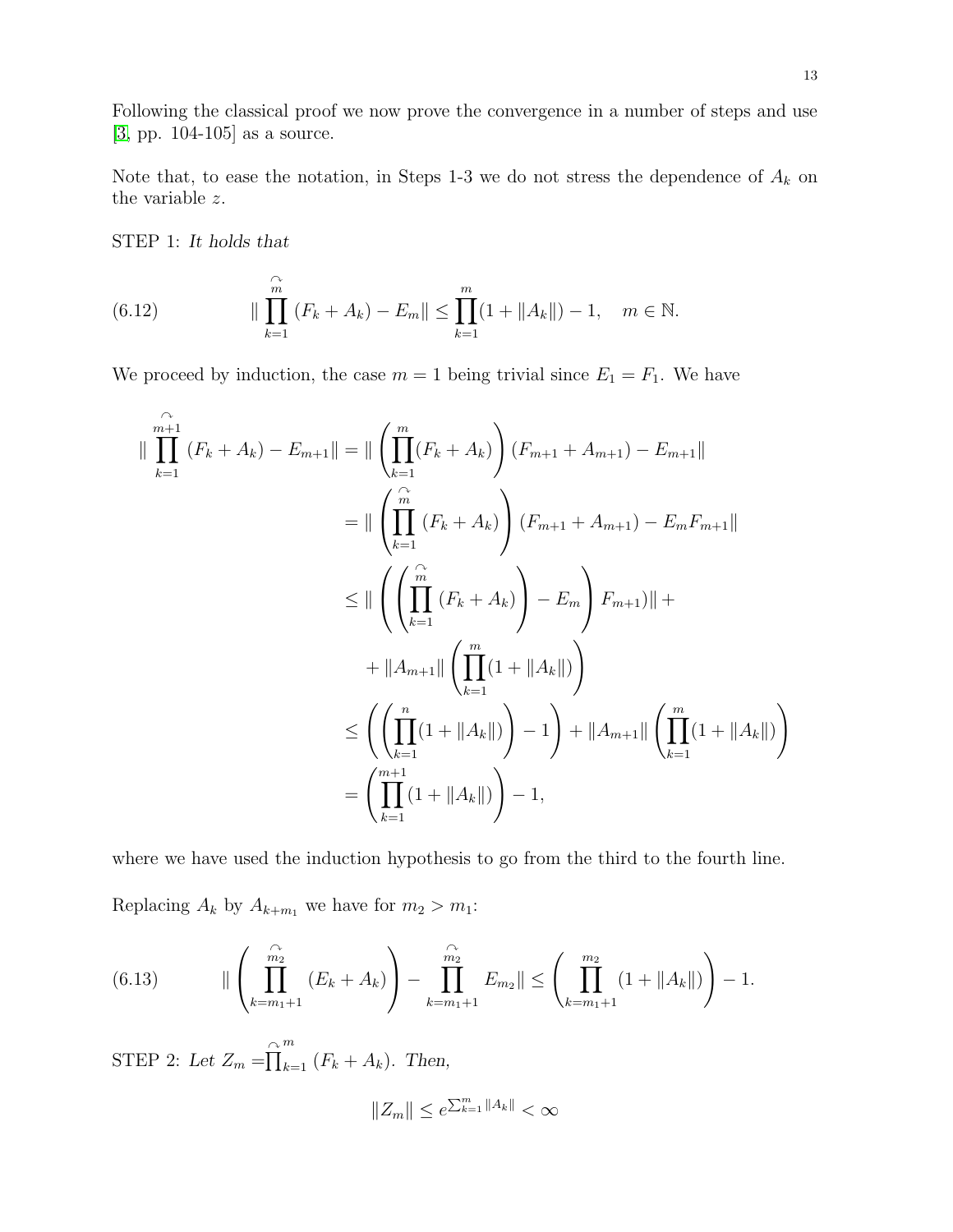Indeed,

$$
||Z_m|| \le \prod_{k=1}^m ||F_k + A_k||
$$
  
\n
$$
\le \prod_{k=1}^m (1 + ||A_k||)
$$
  
\n
$$
\le \prod_{k=1}^m e^{||A_k||} \le e^{\sum_{k=1}^\infty ||A_k||} < \infty,
$$

in view of [\(6.10\)](#page-13-2) and [\(6.11\)](#page-13-3).

STEP 3: Let  $i_m$  be defined by [\(6.7\)](#page-13-4). Then,  $(i_m(Z_m))_{m\in\mathbb{N}}$  is a Cauchy sequence in  $\ell_2$ . For  $m_2 > m_1$  and using [\(6.13\)](#page-14-0), we have

<span id="page-15-1"></span>
$$
\|i_{m_2}(Z_{m_2}) - i_{m_1}(Z_{m_1})\|_{\ell_2} = \|Z_{m_2} - i_{m_2} \cdots i_{m_1+1}(Z_{m_1})\|_{\mathbb{C}^{1 \times (1 + (m_2 + 1)(N-1))}}
$$
  
\n
$$
= \left(\prod_{k=1}^{\widehat{m_1}} (F_k + A_k)\right) \cdot \left(\prod_{k=m_1+1}^{\widehat{m_2}} (F_k + A_k) - F_{m_1+1}^{m_2}\right)
$$
  
\n
$$
\leq \left(\prod_{k=1}^{m_1} (1 + \|A_k\|)\right) \cdot \|\prod_{k=m_1+1}^{\widehat{m_2}} (F_k + A_k) - F_{m_1+1}^{m_2}\|
$$
  
\n(6.14)  
\n
$$
\leq e^K \left\{ \left(\prod_{k=m_1+1}^{m_2} (1 + \|A_k\|)\right) - 1 \right\}
$$
  
\n
$$
\leq e^K \left\{ \left(\prod_{k=m_1+1}^{m_2} e^{\|A_k\|}\right) - 1 \right\}
$$
  
\n
$$
\leq \left(\sum_{k=m_1+1}^{m_2} \|A_k\|\right) e^{2K},
$$

with  $K = \sum_{k=1}^{\infty} ||A_k||$  (which is finite, thanks to [\(6.10\)](#page-13-2) and [\(6.11\)](#page-13-3)), and using inequality  $e^x \le 1 + xe^x$ ,  $x \ge 0$ ,

with  $x = \sum_{k=m_1+1}^{m_2} ||A_k||$ .

STEP 4: *The*  $\ell_2$ -valued function  $Z(z) = \lim_{m \to \infty} Z_m(z)$  does not vanish identically in  $\mathbb{B}_N$ . We first assume that  $\sum_{k=1}^{\infty} ||A_k(z)|| < \frac{1}{2}$  $\frac{1}{2}$  and prove by induction that

<span id="page-15-0"></span>(6.15) 
$$
||Z_m(z)|| \geq 1 - \sum_{k=1}^m ||A_k(z)||.
$$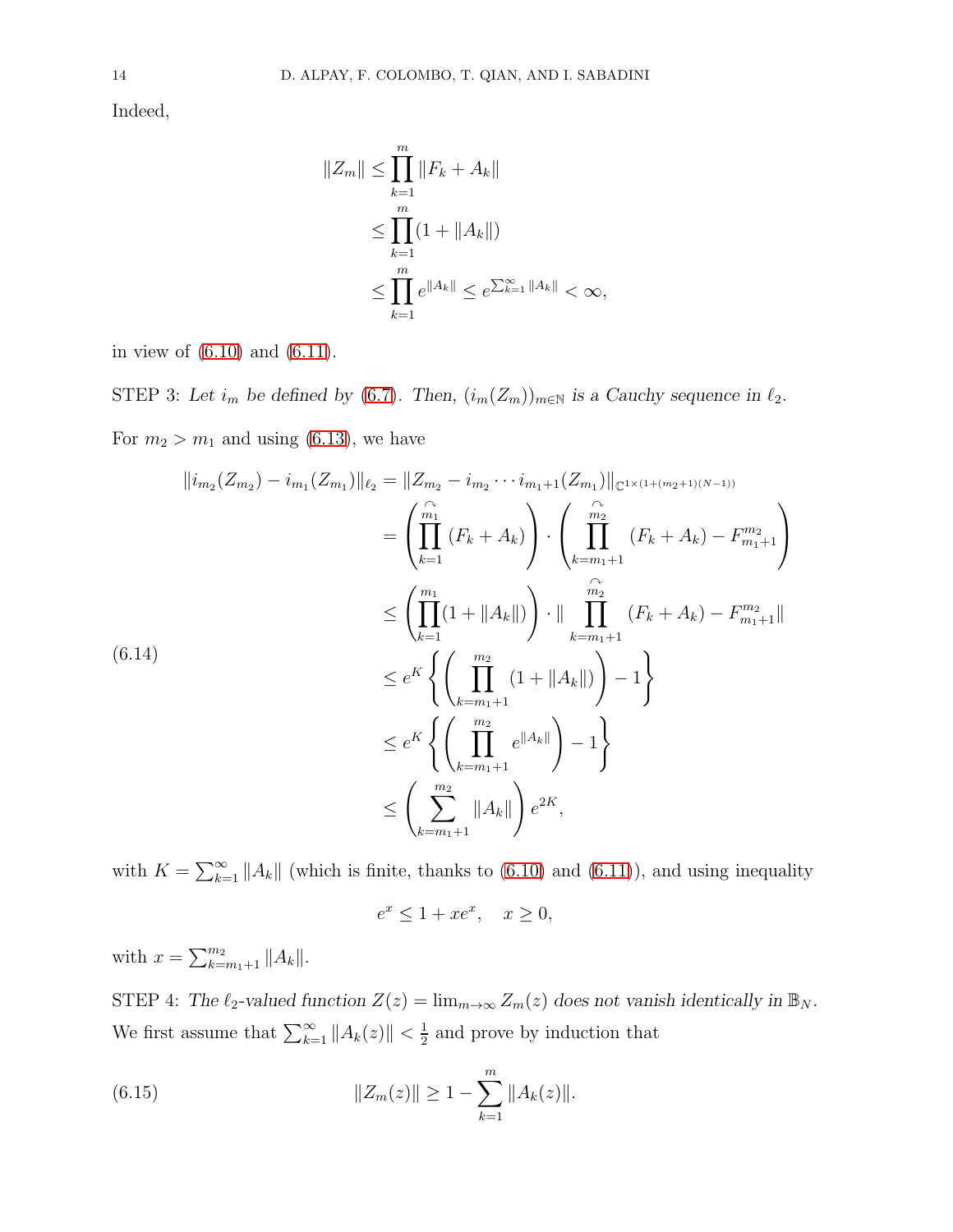$$
||Z_{m+1}(z)|| = ||Z_m(z)(F_{m+1} + A_{m+1}(z))||
$$
  
\n
$$
\ge ||Z_m(z)F_{m+1}|| - ||Z_m(z)A_{m+1}(z)|| \text{ (since } ||Z_m(z)F_{m+1}|| = ||Z_m(z)||)
$$
  
\n
$$
\ge ||Z_m(z)|| - ||Z_m(z)|| ||A_{m+1}(z)|| \text{ (since } ||Z_m(z)A_{m+1}(z)|| \le ||Z_m(z)|| ||A_{m+1}(z)||)
$$
  
\n
$$
= ||Z_m(z)|| \cdot (1 - ||A_{m+1}(z)||)
$$
  
\n
$$
\ge (1 - \sum_{k=1}^m ||A_k(z)||)(1 - ||A_{m+1}(z)||)
$$
  
\n
$$
\ge (1 - \sum_{k=1}^{m+1} ||A_k(z)||).
$$

Let  $M \in \mathbb{N}$  (depending on z) be such that  $\sum_{k=M}^{\infty} ||A_k(z)|| < \frac{1}{2}$  $\frac{1}{2}$ . Then the same inequality holds in an open neighborhood V of z in view of  $(6.11)$ , and so the same M can be taken for  $z \in V$ . Let

$$
Z_{M-1}(z) = \prod_{u=1}^{\curvearrowright M-1} (F_u + A_u(z)) \in \mathbb{C}^{1 \times (1 + (M-2)(N-1))},
$$

where

$$
\widetilde{Z_M}(z) = \prod_{u=M}^{\curvearrowright} (F_u + A_u(z)).
$$

We can patch together all the  $Z_{M-1}(z)Z_M(z)$  to a common function defined in  $\mathbb{B}_N$ . Assume that  $Z_{M-1}(z)Z_M(z) \equiv 0$  in one of the neighborhoods V. Then the infinite product vanishes identically in  $\mathbb{B}_N$ . Letting z go to the boundary we get a contradiction since  $Z_{M-1}(z)Z_M(z)$  takes coisometric values on  $\partial\mathbb{B}_N$ .

STEP 5: *Using* [\(6.12\)](#page-14-1) *and* [\(6.14\)](#page-15-1)*, we obtain the bound:*

(6.16) 
$$
\|\prod_{k=1}^{\widehat{m}} (F_k + A_k(z)) - Z\| \le e^{2K} \left(\sum_{k=m+1}^{\infty} \|A_k(z)\|\right).
$$

It is worthwhile to note that the above theorem allows to further extending the results of [\[7\]](#page-17-6) to the case of an infinite number of points.

#### <span id="page-16-0"></span>**REFERENCES**

- <span id="page-16-3"></span><span id="page-16-2"></span>[1] J. Agler and J. McCarthy. Complete Nevanlinna-Pick kernels. *J. Funct. Anal.*, 175:111–124, 2000.
- [2] J. Agler and J. McCarthy. *Pick interpolation and Hilbert function spaces*, volume 44 of *Graduate Studies in Mathematics*. American Mathematical Society, Providence, RI, 2002.
- <span id="page-16-5"></span><span id="page-16-1"></span>[3] D. Alpay. *A complex analysis problem book*. Birkh¨auser/Springer Basel AG, Basel, 2011.
- [4] D. Alpay, F. Colombo, T. Qian, and I. Sabadini. Adaptative decomposition: the matrix-valued case. Preprint. 2015.
- <span id="page-16-4"></span>[5] D. Alpay and H.T. Kaptanoğlu. Gleason's problem and homogeneous interpolation in Hardy and Dirichlet-type spaces of the ball. *J. Math. Anal. Appl.*, 276(2):654–672, 2002.